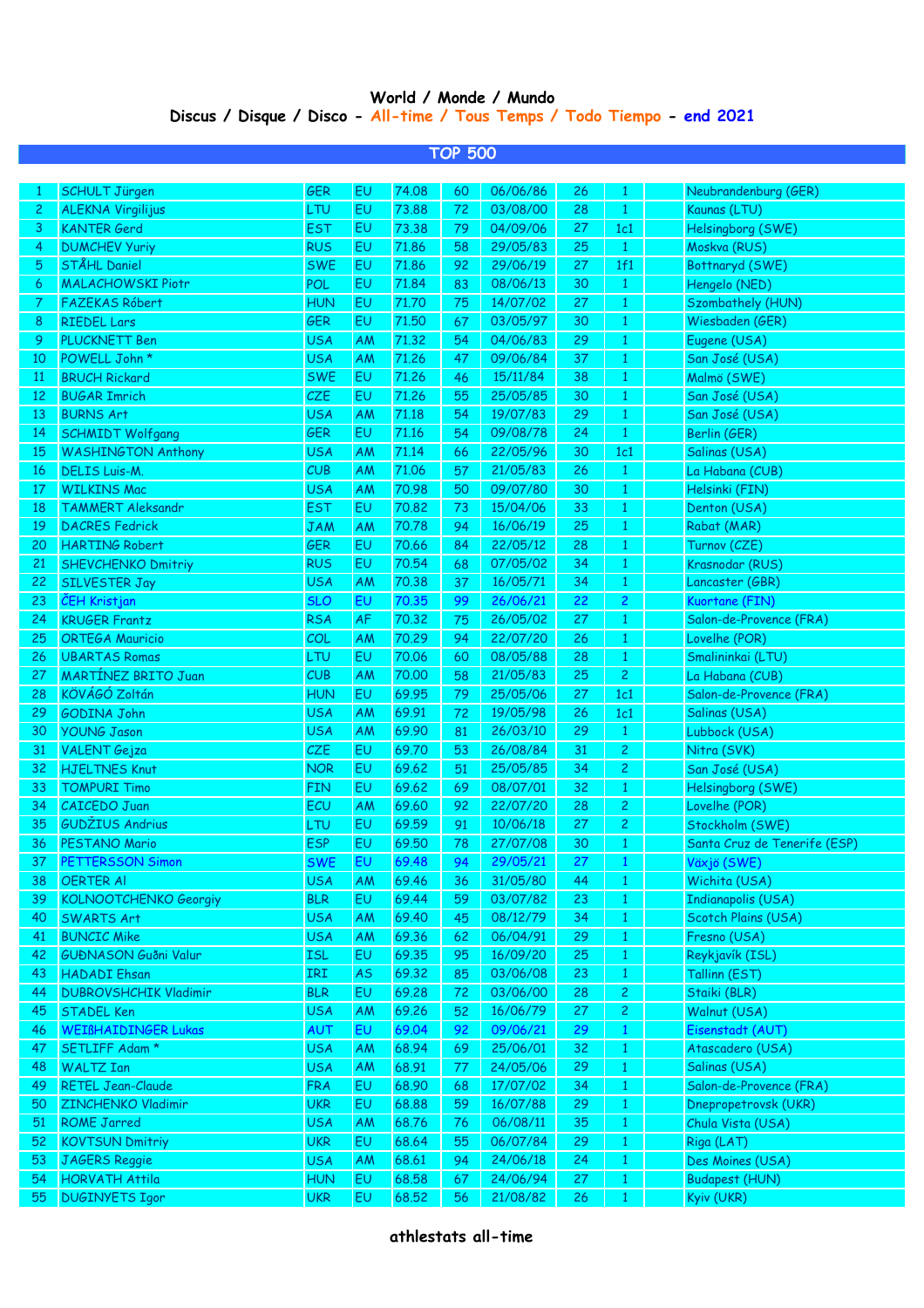| 56         | <b>LEMME Armin</b>            | GER                      | EU        | 68.50 | 55 | 10/07/82 | 27 | $\mathbf{1}$   |     | Karl-Marx-Stadt (GER)         |
|------------|-------------------------------|--------------------------|-----------|-------|----|----------|----|----------------|-----|-------------------------------|
| 57         | <b>MALONE Casey</b>           | <b>USA</b>               | <b>AM</b> | 68.49 | 77 | 20/06/09 | 32 | $\mathbf{1}$   |     | Fort Collins (USA)            |
| 58         | van REENEN John               | <b>RSA</b>               | <b>AF</b> | 68.48 | 47 | 14/03/75 | 28 | 1c2            |     | Stellenbosch (RSA)            |
| 59         | <b>KIDYKAS Vaclavas</b>       | <b>LTU</b>               | EU        | 68.44 | 61 | 01/06/88 | 27 | $\mathbf{1}$   |     | Sochi (RUS)                   |
| 60         | <b>HARTING Christoph</b>      | <b>GER</b>               | EU        | 68.37 | 90 | 13/08/16 | 26 | $\mathbf{1}$   | OG  | Río de Janeiro (BRA)          |
| 61         | <b>WIERIG Martin</b>          | <b>GER</b>               | EU        | 68.33 | 87 | 26/07/12 | 25 | $\mathbf{1}$   |     | Schönebeck (GER)              |
| 62         | FERNHOLM Stefan *             | <b>SWE</b>               | EU        | 68.30 | 59 | 15/07/87 | 28 | $\mathbf{1}$   |     | Västerås (SWE)                |
| 63         | <b>OKOYE</b> Lawrence         | GBR                      | EU        | 68.24 | 91 | 19/05/12 | 21 | 3c1            |     | Halle (GER)                   |
| 64         | <b>HARRADINE Benn</b>         | <b>AUS</b>               | OC        | 68,20 | 82 | 10/05/13 | 31 | $\mathbf{1}$   |     | Townsville (AUS)              |
| 65         | <b>MORGAN Jason</b>           | <b>JAM</b>               | AM        | 68.19 | 82 | 06/06/15 | 33 | $\mathbf{1}$   |     | Pearl (USA)                   |
| 66         | <b>WRUCK Julian</b>           | <b>AUS</b>               | OC        | 68.16 | 91 | 01/06/13 | 22 | $\mathbf{1}$   |     | Claremont (USA)               |
| 67         | <b>TUOKKO Markku</b>          | <b>FIN</b>               | EU        | 68.12 | 51 | 05/05/79 | 28 | $\mathbf{1}$   |     | Fresno (USA)                  |
| 68         | <b>NAGY Iosif</b>             | <b>ROU</b>               | EU        | 68.12 | 46 | 22/05/83 | 37 | $\overline{c}$ |     | Zaragoza (ESP)                |
| 69         | de BRUIN Erik                 | <b>NED</b>               | EU        | 68.12 | 63 | 01/04/91 | 28 | $\mathbf{1}$   |     | Sneek (NED)                   |
| 70         | <b>NEU Hein-Direck</b>        | <b>GER</b>               | EU        | 68.08 | 44 | 27/05/77 | 33 | $\mathbf{1}$   |     | Bremerhaven (GER)             |
| 71         | <b>FINLEY Mason</b>           | <b>USA</b>               | AM        | 68.03 | 90 | 05/08/17 | 27 | 3              | WC. | London (GBR)                  |
| 72         | <b>VALVIK Svein Inge</b>      | <b>NOR</b>               | EU        | 68,00 | 56 | 31/05/82 | 26 | $\mathbf{1}$   |     | Cd. Juárez (MEX)              |
| 73         | <b>MARTÍNEZ Lois Maikel</b>   | <b>ESP</b>               | EU        | 67.98 | 81 | 14/07/19 | 38 | $\mathbf{1}$   |     | Durango (ESP)                 |
| 74         | <b>MARIĆ Martin</b>           | CRO                      | EU        | 67.92 | 84 | 17/05/14 | 30 | $\mathbf{1}$   |     | Chula Vista (USA)             |
| 75         | <b>CASAÑAS Yennifer Frank</b> | <b>ESP</b>               | EU        | 67.91 | 78 | 07/06/08 | 30 | $\mathbf{1}$   |     | Castellón (ESP)               |
| 76         | <b>SIDOROV Vitaliy</b>        | <b>UKR</b>               | EU        | 67.90 | 70 | 03/05/98 | 28 | $\mathbf{1}$   |     | Kyiv (UKR)                    |
| 77         | <b>SWEENEY Nick</b>           | IRL                      | EU        | 67.89 | 68 | 04/09/98 | 30 | $\mathbf{1}$   |     | Helsingborg (SWE)             |
| 78         | <b>TUNKS Jason</b>            | CAN                      | AM        | 67.88 | 75 | 14/05/98 | 23 | $\mathbf{1}$   |     | Abilene (USA)                 |
| 79         | <b>VELEV Velko</b>            | <b>BUL</b>               | EU        | 67.82 | 48 | 13/08/78 | 30 | $\mathbf{1}$   |     | Riga (LAT)                    |
| 80         | <b>WAGNER Alwin</b>           | <b>GER</b>               | EU        | 67.80 | 50 | 01/07/87 | 37 | $\mathbf{1}$   |     | Melsungen (GER)               |
| 81         | OLUKOJU Adewale               | <b>NGR</b>               | <b>AF</b> | 67.80 | 68 | 11/05/91 | 23 |                |     |                               |
|            |                               |                          |           |       |    |          |    | $\mathbf{1}$   |     | Modesto (USA)                 |
| 82         | STUNES ISENE Ola              | <b>NOR</b>               | EU        | 67.78 | 95 | 12/04/19 | 24 | $\mathbf{1}$   |     | Albufeira (POR)               |
| 83         | <b>SMITH Rutger</b>           | <b>NED</b><br><b>RUS</b> | EU        | 67.77 | 81 | 06/09/11 | 30 | $\mathbf{1}$   |     | Weert (NED)                   |
| 84         | PISHCHALNIKOV Vitaliy         |                          | EU        | 67.76 | 58 | 09/05/84 | 26 | $\mathbf{1}$   |     | Stavropol (RUS)               |
| 85         | <b>SMIKLE Traves</b>          | <b>JAM</b>               | <b>AM</b> | 67.72 | 92 | 20/01/18 | 26 | $\overline{c}$ |     | Kingston (JAM)                |
| 86         | <b>HOPLEY Hannes</b>          | <b>RSA</b>               | <b>AF</b> | 67.66 | 81 | 29/05/04 | 23 | $\mathbf{1}$   |     | College Station (USA)         |
| 87         | <b>HAFSTEINSSON Vesteinn</b>  | <b>ISL</b>               | EU        | 67.64 | 60 | 31/05/89 | 29 | $\mathbf{1}$   |     | Selfoss (ISL)                 |
| 88         | <b>MÖLLENBECK Michael</b>     | <b>GER</b>               | EU        | 67.64 | 69 | 08/06/02 | 33 | $\mathbf{1}$   |     | Dortmund (GER)                |
| 89         | <b>HEISLER Randy</b>          | <b>USA</b>               | <b>AM</b> | 67.62 | 61 | 29/06/87 | 26 | $\mathbf{1}$   |     | <b>Bloomington (USA)</b>      |
| 90         | <b>MARTINO Marco</b>          | <b>ITA</b>               | EU        | 67.62 | 60 | 28/05/89 | 29 | $\mathbf{1}$   |     | Spoleto (ITA)                 |
| 91         | <b>HOGAN Victor</b>           | <b>RSA</b>               | <b>AF</b> | 67.62 | 89 | 15/04/16 | 27 | $\mathbf{1}$   |     | Stellenbosch (RSA)            |
| 92         | <b>DANNEBERG Rolf</b>         | <b>GER</b>               | EU        | 67.60 | 53 | 30/05/87 | 34 | $\mathbf{1}$   |     | Berlin (GER)                  |
| 93         | <b>KAPTYUKH Vasiliy</b>       | <b>BLR</b>               | 6Ū        | 67.59 | 67 | 25/09/00 | 33 | 4              | OG. | Sydney (AUS)                  |
| 94         | <b>WARNEMÜNDE Wolfgang</b>    | GER                      | EU        | 67.56 | 53 | 02/06/80 | 27 | $\mathbf{1}$   |     | Rostock (GER)                 |
| 95         | <b>PACHALE Siegfried</b>      | GER                      | EU        | 67.54 | 49 | 29/05/76 | 27 | $\mathbf{1}$   |     | Karl-Marx-Stadt (GER)         |
| 96         | <b>HOSSFELD Hilmar</b>        | GER                      | EU        | 67.54 | 54 | 17/05/80 | 26 | $\mathbf{Z}$   |     | Jena (GER)                    |
| 97         | <b>HARTMANN Werner</b>        | GER                      | EU        | 67.54 | 59 | 29/04/82 | 23 | $\mathbf{1}$   |     | Georgsheil (GER)              |
| 98         | <b>OLGUNDENIZ Ercüment</b>    | <b>TUR</b>               | <b>AS</b> | 67.50 | 76 | 27/05/12 | 36 | $\mathbf{Z}$   |     | Vila Real de S. António (POR) |
| 99         | <b>ROSE Alex</b>              | <b>SAM</b>               | OC        | 67.48 | 91 | 22/05/21 | 30 | $\mathbf{1}$   |     | Tucson (USA)                  |
| 100        | <b>JASINSKI Daniel</b>        | <b>GER</b>               | EU        | 67.47 | 89 | 26/05/21 | 32 | $\mathbf{1}$   |     | Schönebeck (GER)              |
| 101        | BLOOM Andy *                  | <b>USA</b>               | AM        | 67.46 | 73 | 10/04/99 | 26 | 1c1            |     | Knoxville (USA)               |
| 102        | <b>MATTIS Sam</b>             | <b>USA</b>               | AM        | 67.45 | 94 | 19/03/16 | 22 | $\mathbf{1}$   |     | Philadelphia (USA)            |
| 103        | PRÜFER Clemens                | <b>GER</b>               | EU        | 67.41 | 97 | 15/05/21 | 24 | $\mathbf{1}$   |     | Halle (GER)                   |
| 104        | <b>VOLLMER Tim</b>            | <b>USA</b>               | AM        | 67.38 | 46 | 16/05/71 | 25 | $\mathbf{2}$   |     | Lancaster (GBR)               |
| 105        | <b>TEGLA Ferenc</b>           | <b>HUN</b>               | EU        | 67.38 | 47 | 12/10/77 | 30 | $\mathbf{1}$   |     | Szentes (HUN)                 |
| 106        | VARGA Roland **               | <b>HUN</b>               | EU        | 67.38 | 77 | 29/06/02 | 25 | $\mathbf{1}$   |     | Veszprém (HUN)                |
| 107        | <b>FALOCI Giovanni</b>        | <b>ITA</b>               | EU        | 67.36 | 85 | 29/06/21 | 36 | $\mathbf{1}$   |     | Spoleto (ITA)                 |
| 108        | <b>GRAY Bob</b>               | CAN                      | AM        | 67.32 | 56 | 30/04/84 | 28 | $\mathbf{1}$   |     | Etobicoke (CAN)               |
| 109        | FIRFIRICA Alin Alexandru      | <b>ROU</b>               | EU        | 67.32 | 95 | 14/09/19 | 24 | $\mathbf{1}$   |     | Chorzów (POL)                 |
| <b>110</b> | ZAMFIRACHE Ion                | <b>ROU</b>               | EU        | 67.30 | 53 | 19/05/85 | 32 | $\mathbf{1}$   |     | București (ROU)               |
| 111        | <b>CADEE Erik</b>             | <b>NED</b>               | EU        | 67.30 | 84 | 12/05/12 | 28 | $\mathbf{1}$   |     | Hoorn (NED)                   |
| 112        | <b>WROBEL David</b>           | GER                      | EU        | 67.30 | 91 | 15/05/21 | 30 | $\overline{c}$ |     | Halle (GER)                   |
| <b>113</b> | <b>MILANOV Philip</b>         | <b>BEL</b>               | EU        | 67.26 | 91 | 06/05/16 | 25 | $\overline{c}$ |     | Doha (QAT)                    |
| 114        | PISHCHALNIKOV Bogdan          | <b>RUS</b>               | EU        | 67.23 | 82 | 27/05/10 | 28 | $\mathbf{1}$   |     | Sochi (RUS)                   |
| <b>115</b> | <b>CROUSER Mitch</b>          | <b>USA</b>               | AM        | 67.22 | 57 | 05/08/85 | 28 | $\mathbf{1}$   |     | Eugene (USA)                  |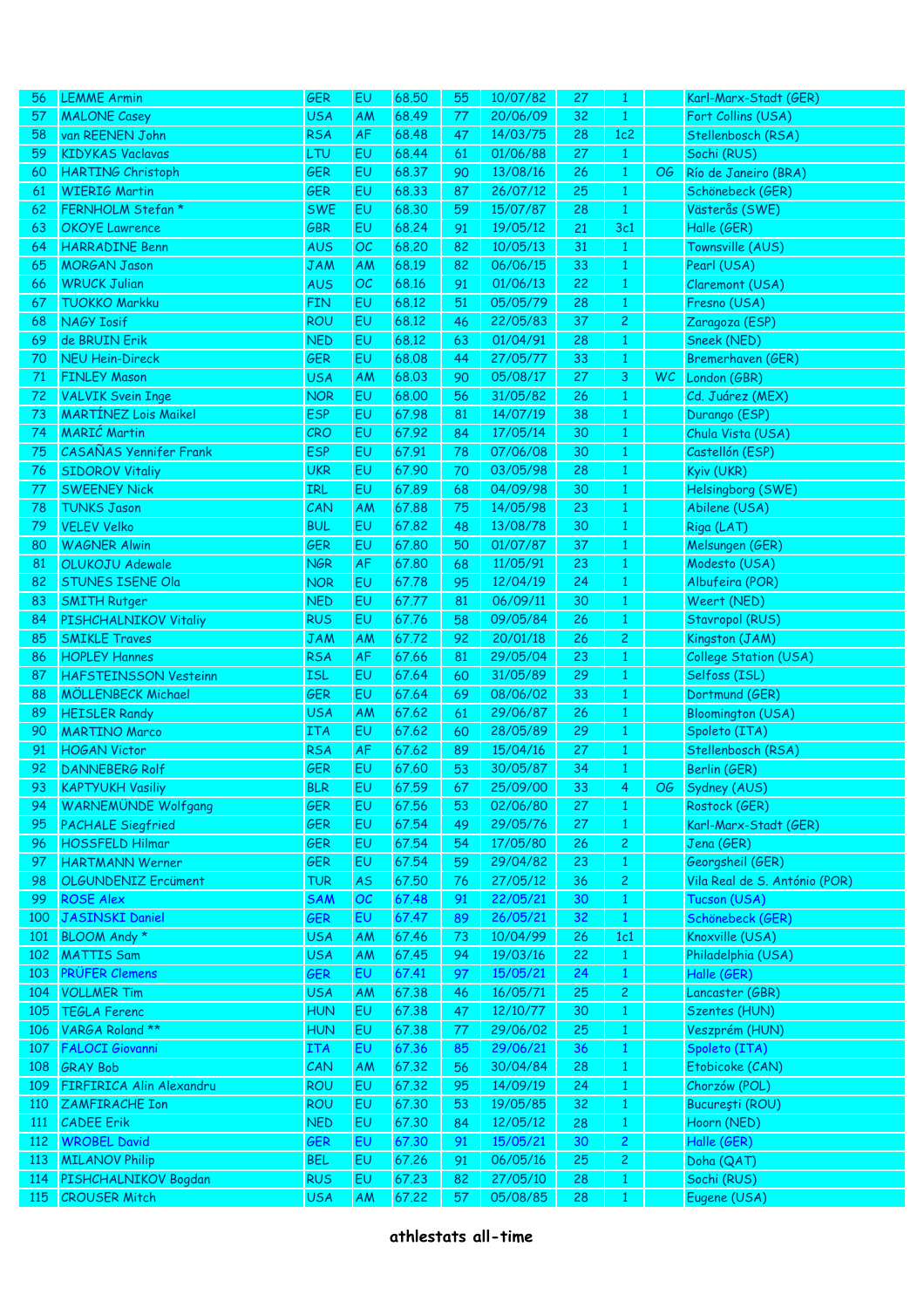| <u>116</u> | ŽITNANSKÝ Jaroslav           | <b>SVK</b>               | EU              | 67.20          | 71       | 18/08/02 | 31       | $\mathbf{1}$                 |    | Beveren (BEL)              |
|------------|------------------------------|--------------------------|-----------------|----------------|----------|----------|----------|------------------------------|----|----------------------------|
| 117        | <b>MAYER Gerhard</b>         | AUT                      | EU              | 67.20          | 80       | 05/05/15 | 35       | $\mathbf{1}$                 |    | Schwechat (AUT)            |
| 118        | <b>DANEK Ludvik</b>          | CZE                      | EU              | 67.18          | 37       | 10/07/74 | 37       | $\mathbf{1}$                 |    | Praha (CZE)                |
| 119        | <b>TASHEV Borislav</b>       | <b>BUL</b>               | EU              | 67.14          | 56       | 31/07/82 | 26       | $\mathbf{1}$                 |    | Pleven (BUL)               |
| 120        | <b>AVRUNIN Igor</b>          | LTU                      | EU              | 67.14          | 57       | 09/05/84 | 27       | $1\,$                        |    | Smalininkai (LTU)          |
| 121        | <b>MALINA Libor</b>          | CZE                      | EU              | 67.13          | 73       | 01/07/01 | 28       | $1\,$                        |    | Jablonec nad Nisou (CZE)   |
| 122        | <b>COOPER Brad</b>           | <b>BAH</b>               | AM              | 67.10          | 57       | 14/06/86 | 29       | $1\,$                        |    | Nassau (BAH)               |
| 123        | <b>GRASU Costel</b>          | <b>ROU</b>               | EU              | 67.08          | 67       | 30/05/92 | 25       | $\mathbf{1}$                 |    | Snagov (ROU)               |
| 124        | <b>DENNY Matthew</b>         | <b>AUS</b>               | OC              | 67.02          | 96       | 31/07/21 | 25       | $\overline{4}$               | OG | Tokyo (JPN)                |
| 125        | <b>McSEVENEY Greg</b>        | <b>USA</b>               | AM              | 66.98          | 59       | 02/06/85 | 26       | $\mathbf{1}$                 |    | Walnut (USA)               |
| 126        | <b>ISRAEL Märt</b>           | <b>EST</b>               | EU              | 66.98          | 83       | 12/05/11 | 28       | $\mathbf{1}$                 |    | Chula Vista (USA)          |
| 127        | <b>BUCCI Marco</b>           | <b>ITA</b>               | EU              | 66.96          | 60       | 30/06/84 | 24       | $\overline{2}$               |    | Formia (ITA)               |
| 128        | <b>URBANEK Robert</b>        | POL                      | EU              | 66.93          | 87       | 19/05/12 | 25       | 5c1                          |    | Halle (GER)                |
|            | SZIKSZAI Róbert              | <b>HUN</b>               |                 | 66.93          |          | 09/10/21 |          |                              |    | <b>Szentes (HUN)</b>       |
| 129        | FEJER Géza                   |                          | EU              |                | 94       |          | 27       | $\mathbf{1}$                 |    |                            |
| 130        |                              | <b>HUN</b>               | EU              | 66.92          | 45       | 03/07/71 | 26       | $\mathbf{1}$                 |    | <b>Budapest (HUN)</b>      |
| 131        | <b>THIEDE Norbert</b>        | <b>GER</b>               | EU              | 66.90          | 49       | 25/04/76 | 27       | $\mathbf{1}$                 |    | Rostock (GER)              |
| 132        | <b>MÜNCH Markus</b>          | <b>GER</b>               | EU              | 66.87          | 86       | 25/06/11 | 25       | $\overline{c}$               |    | Cottbus (GER)              |
| 133        | <b>MORSE Brett</b>           | <b>GBR</b>               | EU              | 66.84          | 89       | 30/06/13 | 24       | $\mathbf{1}$                 |    | Cardiff (GBR)              |
| 134        | <b>KAHMA Pentti</b>          | <b>FIN</b>               | EU              | 66.82          | 43       | 24/05/75 | 32       | $\mathbf{1}$                 |    | Modesto (USA)              |
| 135        | <b>LYAKHOV Sergey</b>        | <b>RUS</b>               | EU              | 66.78          | 68       | 09/09/95 | 27       | $\overline{2}$               |    | Monaco (MON)               |
| 136        | <b>REYNOLDS Doug</b>         | <b>USA</b>               | AM              | 66.76          | 75       | 25/05/99 | 24       | 3c1                          |    | Salinas (USA)              |
| 137        | <b>SEIFERT Jim</b>           | <b>USA</b>               | AM              | 66.72          | 62       | 25/03/00 | 38       | $\mathbf{1}$                 |    | Piscataway (USA)           |
| 138        | <b>KUPPER Martin</b>         | <b>EST</b>               | EU              | 66.67          | 89       | 14/03/15 | 26       | $\mathbf{1}$                 |    | Leiria (POR)               |
| 139        | BROWN Carl *                 | <b>USA</b>               | AM              | 66.66          | 70       | 19/06/03 | 33       | $1\,$                        |    | Palo Alto (USA)            |
| 140        | <b>DJOUHAN Lolassonn</b>     | <b>FRA</b>               | EU              | 66.66          | 91       | 06/06/21 | 30       | $\mathbf{1}$                 |    | Montélimar (FRA)           |
| 141        | <b>RASHCHUPKIN Viktor</b>    | <b>RUS</b>               | EU              | 66.64          | 51       | 28/07/80 | 29       | $\mathbf{1}$                 | OG | Moskva (RUS)               |
| 142        | <b>LUKASHOK Sergey</b>       | <b>BLR</b>               | EU              | 66.64          | 58       | 10/09/83 | 25       | $\mathbf{1}$                 |    | Odessa (UKR)               |
| 143        | <b>WILKINS Perris</b>        | GBR                      | EU              | 66.64          | 69       | 06/06/98 | 29       | $\mathbf{1}$                 |    | Birmingham (GBR)           |
| 144        | <b>BRENNER John</b>          | <b>USA</b>               | AM              | 66.62          | 61       | 12/04/86 | 25       | $\mathbf{3}$                 |    | Salinas (USA)              |
| 145        | <b>EVANS Andrew</b>          | <b>USA</b>               | AM              | 66.61          | 91       | 20/04/17 | 26       | 2c2                          |    | Chula Vista (USA)          |
| 146        | <b>SOKOLOV Vitaliy</b>       | <b>BLR</b>               | EU              | 66.60          | 55       | 06/07/86 | 31       | $\mathbf{1}$                 |    | Vitebsk BLR)               |
| 147        | <b>KESHMIRI Kamy</b>         | <b>USA</b>               | AM              | 66.58          | 69       | 31/05/91 | 22       | $\mathbf{1}$                 |    | Eugene (USA)               |
| 148        | <b>EL GHAZALY Omar Ahmed</b> | EGY                      | AF              | 66.58          | 84       | 28/06/07 | 23       | $\overline{c}$               |    | Helsingborg (SWE)          |
| 149        | MÁTÉ Gábor*                  | <b>HUN</b>               | EU              | 66.54          | 79       | 16/04/00 | 21       | $\mathbf{3}$                 |    | Walnut (USA)               |
| 150        | <b>WRIGHT Chad</b>           | <b>JAM</b>               | <b>AM</b>       | 66.54          | 91       | 08/02/20 | 29       | $\mathbf{2}$                 |    | Kingston (JAM)             |
| 151        | FERNÁNDEZ Jorge Y.           | CUB                      | AM              | 66.50          | 87       | 03/07/14 | 27       | $\overline{c}$               |    | Lausanne (SUI)             |
| 152        | <b>ARRHENIUS Niklas</b>      | <b>USA</b>               | AM              | 66.46          | 82       | 26/09/20 | 38       | $\mathbf{1}$                 |    | Provo (USA)                |
|            | 153 BRUNNER Wulf             | <b>GER</b>               | EU              | 66.42          | 62       | 03/07/88 | 26       | $\mathbf{1}$                 |    | Kassel (GER)               |
| 154        | <b>NESTERENKO Mykyta</b>     | <b>UKR</b>               | EU              | 66.42          | 91       | 21/06/21 | 30       | $\mathbf{1}$                 |    | Lutsk (UKR)                |
| 155        | <b>SVENSSON Goran</b>        | <b>SWE</b>               | EU              | 66.40          | 59       | 07/08/88 | 29       | $\mathbf{2}$                 |    | Fort Williams (USA)        |
| 156        | <b>MURANYI Janos</b>         | <b>HUN</b>               | EU              | 66.38          | 44       | 02/09/71 | 27       | $\mathbf{1}$                 |    | <b>Budapest (HUN)</b>      |
| 157        | <b>LANG Anatoliy</b>         | <b>RUS</b>               | EU              | 66.36          | 55       | 30/08/82 | 27       | $\mathbf{1}$                 |    | Togliatti (RUS)            |
| 158        | <b>GASLENKO Vitaliy</b>      | <b>RUS</b>               | EU              | 66.36          | 62       | 13/08/88 | 26       | $\mathbf{1}$                 |    | Kharkov (UKR)              |
|            | <b>PETRUCCI Nick</b>         |                          |                 |                |          | 13/07/03 |          |                              |    |                            |
| 159<br>160 | <b>BJÖRBÄK Öystein</b>       | <b>USA</b><br><b>NOR</b> | <b>AM</b><br>EU | 66.35<br>66,32 | 75<br>53 | 19/05/83 | 28<br>30 | $\mathbf{1}$<br>$\mathbf{1}$ |    | Walnut (USA)<br>Bodø (NOR) |
|            | <b>BALLIENGO Jorge</b>       |                          |                 |                |          | 15/04/06 |          |                              |    |                            |
| 161        |                              | <b>ARG</b>               | AM              | 66,32          | 78       |          | 28       | $\mathbf{1}$                 |    | Rosario (ARG)              |
|            | 162 PARELLIS Apostolos       | <b>CYP</b>               | EU              | 66,32          | 85       | 30/09/19 | 34       | 5f                           |    | Doha (QAT)                 |
| 163        | <b>JENSSEN Olav</b>          | <b>NOR</b>               | EU              | 66.28          | 62       | 24/05/89 | 27       | 3 <sup>7</sup>               |    | Salinas (USA)              |
| 164        | <b>GOWDA Vikas</b>           | <b>IND</b>               | <b>AS</b>       | 66.28          | 83       | 12/04/12 | 29       | $\mathbf{1}$                 |    | Norman (USA)               |
| 165        | <b>KUZYANIN Andrey</b>       | <b>RUS</b>               | EU              | 66.26          | 60       | 31/07/88 | 28       | $\mathbf{Z}$                 |    | <b>Bryansk (RUS)</b>       |
| 166        | <b>WASHINGTON Turner</b>     | <b>USA</b>               | AM              | 66.26          | 99       | 17/04/21 | 22       | $\mathbf{1}$                 |    | Eugene (USA)               |
| 167        | <b>KUFAHL Carsten</b>        | <b>GER</b>               | EU              | 66.22          | 67       | 21/06/90 | 23       | $\vert$ 1                    |    | Dortmund (GER)             |
| 168        | <b>FERGUSON Kord</b>         | <b>USA</b>               | AM              | 66.19          | 95       | 06/06/21 | 26       | $\vert$ 1                    |    | Rome (USA)                 |
| 169        | <b>CAIN Stan</b>             | <b>USA</b>               | AM              | 66.16          | 55       | 11/04/81 | 26       | $\mathbf{1}$                 |    | Knoxville (USA)            |
| 170        | <b>VOORHEES Dave</b>         | <b>USA</b>               | AM              | 66.16          | 55       | 15/05/82 | 27       | 6 <sup>1</sup>               |    | Modesto (USA)              |
| 171        | <b>SAMARIN Gennadiy</b>      | <b>RUS</b>               | EU              | 66.16          | 55       | 28/07/84 | 29       | $\vert$ 1                    |    | Chelyabinsk (RUS)          |
| 172        | <b>GEORGIEV Georgi</b>       | <b>BUL</b>               | EU              | 66.16          | 61       | 23/05/87 | 26       | $\vert$ 1                    |    | Sofia (BUL)                |
| 173        | <b>MISHAKOV Aleksandr</b>    | <b>RUS</b>               | EU              | 66.12          | 64       | 11/09/88 | 24       | $\vert$ 1                    |    | Baku (AZE)                 |
| 174        | <b>SCHUURMANS Jared</b>      | <b>USA</b>               | <b>AM</b>       | 66.10          | 87       | 07/06/15 | 28       | 1c1                          |    | Claremont (USA)            |
| 175        | <b>LYAKHOV Vladimir</b>      | <b>RUS</b>               | EU              | 66.04          | 37       | 31/07/76 | 39       | $\mathbf{1}$                 |    | Tallinn (EST)              |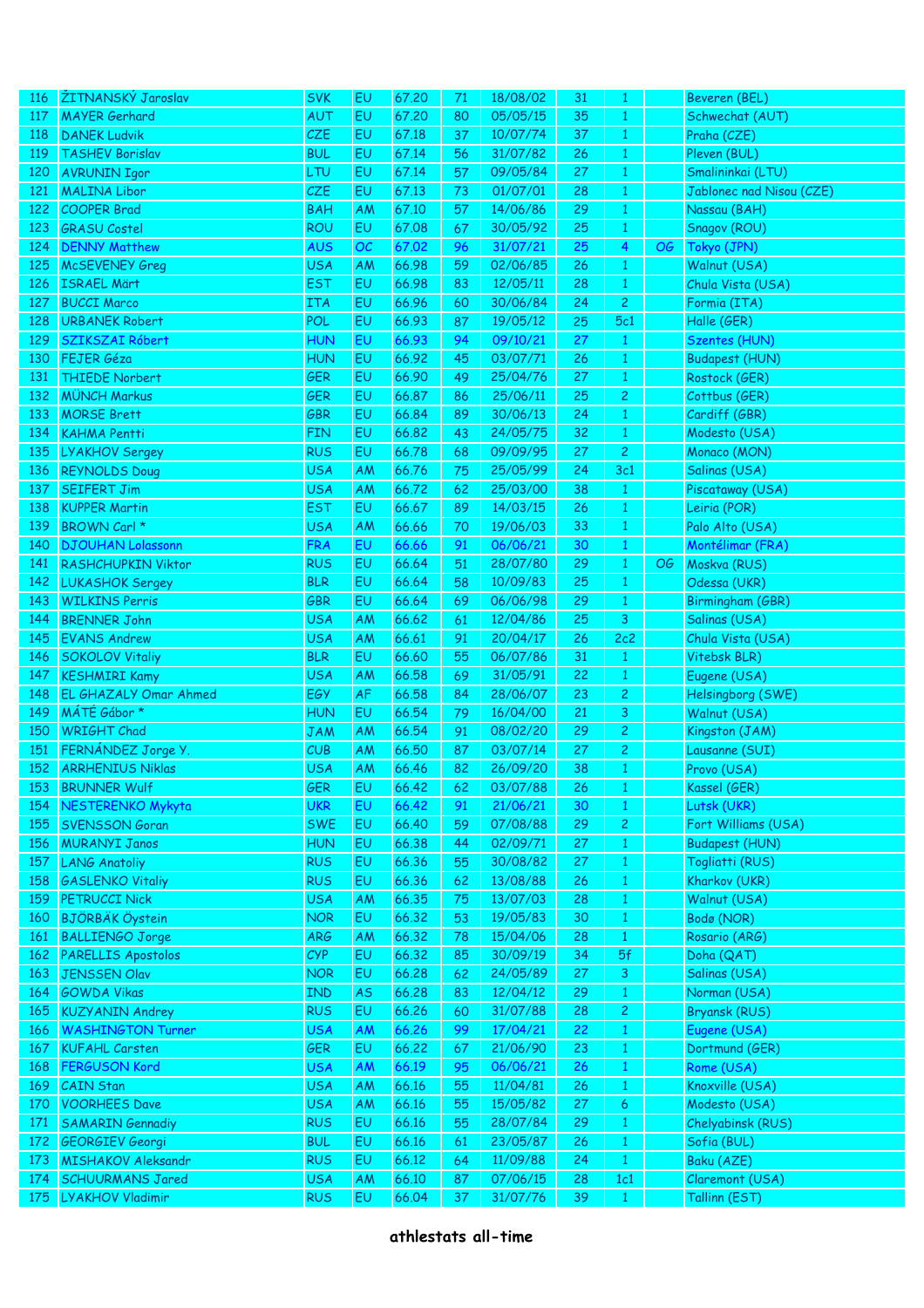| 176        | <b>PROKHASKA Velislav</b>       | <b>BUL</b>        | EU        | 66.04 | 53 | 06/09/81 | 28 | 1              |    | Nitra (SVK)                |
|------------|---------------------------------|-------------------|-----------|-------|----|----------|----|----------------|----|----------------------------|
| 177        | <b>WINGER Russell</b>           | <b>USA</b>        | AM        | 66.04 | 84 | 02/06/11 | 27 | $\mathbf{1}$   |    | Chula Vista (USA)          |
| 178        | vander KRUK Pieter              | <b>NED</b>        | EU        | 66.03 | 72 | 04/08/99 | 27 | $\mathbf{1}$   |    | Leiden (NED)               |
| 179        | <b>HÄRSTEDT Axel</b>            | <b>SWE</b>        | EU        | 66.03 | 87 | 11/07/16 | 29 | $\mathbf{1}$   |    | Helsingborg (SWE)          |
| 180        | <b>BAHUTSKI Yauheni</b>         | <b>BLR</b>        | EU        | 66.03 | 99 | 29/04/21 | 22 | $\mathbf{1}$   |    | Brest (BLR)                |
| <b>181</b> | <b>TAUSHANSKI Georgi</b>        | <b>BUL</b>        | EU        | 66.00 | 57 | 11/06/88 | 31 | $\mathbf{1}$   |    | Sofia (BUL)                |
| 182        | <b>SEELIG Andreas</b>           | GER               | EU        | 66.00 | 70 | 29/06/97 | 27 | $\overline{c}$ |    | Frankfurt (GER)            |
| 183        | <b>MARCELL Jan</b>              | <b>CZE</b>        | EU        | 66.00 | 85 | 23/04/11 | 26 | $\mathbf{1}$   |    | Brno (CZE)                 |
| 184        | <b>BROWN Rodney</b>             | <b>USA</b>        | AM        | 66.00 | 93 | 16/04/16 | 23 | $\mathbf{1}$   |    | Norwalk (USA)              |
| 185        | <b>JUZYSZYN Dariusz</b>         | POL               | EU        | 65.98 | 57 | 25/08/85 | 28 | $\mathbf{1}$   |    | Warszawa (POL)             |
| 186        | <b>BUTENKO Viktor</b>           | <b>RUS</b>        | EU        | 65.97 | 93 | 25/05/13 | 20 | $\mathbf{1}$   |    | Sochi (RUS)                |
| 187        | <b>SEMENOV Alexej</b>           | <b>UKR</b>        | EU        | 65.96 | 82 | 15/07/12 | 30 | $\mathbf{1}$   |    | Kyiv (UKR)                 |
| 188        | <b>COLE Jon</b>                 | <b>USA</b>        | AM        | 65.92 | 43 | 03/08/72 | 29 | $\mathbf{1}$   |    | Tempe (USA)                |
| 189        | <b>MIKHAILOV Pyotr</b>          | <b>RUS</b>        | EU        | 65.92 | 49 | 21/06/79 | 30 | $\mathbf{1}$   |    | Leningrad (RUS)            |
| 190        | <b>KLIMENKO Aleksandr</b>       | <b>RUS</b>        | EU        | 65.92 | 55 | 15/08/79 | 24 | $\mathbf{1}$   |    | Turku (FIN)                |
| 191        | <b>HANNECKER Alois</b>          | GER               | EU        | 65.90 | 61 | 15/05/88 | 27 | $\mathbf{1}$   |    | Bensheim (GER)             |
| 192        | <b>SCOTT Rashaud</b>            | <b>USA</b>        | AM        | 65.90 | 86 | 30/05/09 | 23 | $\mathbf{1}$   |    | Louisville (USA)           |
| 193        | <b>WIPPERMANN Dirk</b>          | GER               | EU        | 65.88 | 46 | 13/10/71 | 25 | $\mathbf{1}$   |    | Aachen (GER)               |
| 194        | <b>CROUSER Dean</b>             | <b>USA</b>        | AM        | 65.88 | 60 | 03/06/83 | 23 | $\mathbf{1}$   |    | Houston (USA)              |
| 195        | <b>MEYER Rick</b>               | <b>USA</b>        | AM        | 65.86 | 61 | 21/06/86 | 25 | $\overline{c}$ |    | Eugene (USA)               |
| 196        | SØRLI Gjøran                    | <b>NOR</b>        | EU        | 65.86 | 78 | 13/09/04 | 26 | $\mathbf{1}$   |    | Oslo (NOR)                 |
| 197        | <b>PRINSLOO Francois Otieno</b> | <b>RSA</b>        | AF        | 65.85 | 01 | 28/05/21 | 20 | 1q1            |    | Jacksonville (USA)         |
| 198        | <b>HOFFMAN Mike</b>             | <b>USA</b>        | AM        | 65.84 | 46 | 16/05/71 | 25 | 3              |    | Lancaster (GBR)            |
| 199        | <b>FARAGO Janos</b>             | <b>HUN</b>        | EU        | 65.84 | 46 | 21/06/76 | 30 | $\mathbf{1}$   |    | Oslo (NOR)                 |
| 200        | <b>BAILEY Tavis</b>             | <b>USA</b>        | AM        | 65.82 | 92 | 29/05/16 | 22 | $\mathbf{1}$   |    | Salinas (USA)              |
| 201        | <b>MALASHEVICH Aleksandr</b>    | <b>BLR</b>        | EU        | 65.80 | 77 | 26/06/04 | 27 | $\mathbf{1}$   |    | Minsk (BLR)                |
| 202        | <b>ROMERO Claudio</b>           | CHI               | AM        | 65.78 | 00 | 28/05/21 | 21 | 2q1            |    | Jacksonville (USA)         |
| 203        | <b>ELIZALDE Alexis</b>          | CUB               | AM        | 65.76 | 67 | 25/07/97 | 30 | $\mathbf{1}$   |    | Guadalajara (ESP)          |
| 204        | <b>WILLIAMS Brian</b>           | <b>USA</b>        | AM        | 65.76 | 94 | 25/07/19 | 25 | $\overline{c}$ |    | Des Moines (USA)           |
| 205        | <b>LAZDINS Ray</b>              | CAN               | AM        | 65.72 | 64 | 22/05/91 | 27 | $\mathbf{1}$   |    | Salinas (USA)              |
| 206        | <b>MOYA Roberto</b>             | CUB               | AM        | 65.68 | 65 | 22/06/90 | 25 | $\mathbf{1}$   |    | La Habana (CUB)            |
| 207        | <b>KOKHANOVSKIY Andrey</b>      | <b>UKR</b>        | EU        | 65.66 | 68 | 30/05/92 | 24 | $\overline{c}$ |    | Kyiv (UKR)                 |
| 208        | <b>MARTIN Scott</b>             | <b>AUS</b>        | OC        | 65.63 | 82 | 04/05/12 | 30 | $\mathbf{1}$   |    | Wailuku (USA)              |
| 209        | <b>REITERER Werner</b>          | <b>AUS</b>        | OC        | 65.62 | 68 | 15/12/87 | 19 | $\mathbf{1}$   |    | Melbourne (AUS)            |
| 210        | <b>ROBERTSON Michael</b>        | <b>USA</b>        | AM        | 65.61 | 83 | 24/04/08 | 25 | 2c2            |    | Denton (USA)               |
| 211        | <b>CZAJKOWSKI Przemyslaw</b>    | <b>POL</b>        | EU        | 65.61 | 88 | 12/05/12 | 24 | $\mathbf{1}$   |    | Łódź (POL)                 |
| 212        | <b>FURTULA Danijel</b>          | <b>MNE</b>        | EU        | 65.59 | 92 | 10/04/21 | 29 | $\mathbf{1}$   |    | Bar (MNE)                  |
| 213        | McGOLDRICK Jim                  |                   | AM        | 65.58 | 53 | 10/06/77 | 24 | $\overline{4}$ |    | Westwood (USA)             |
|            | <b>CHEREVKO Leonid</b>          | USA<br><b>BLR</b> | EU        | 65.56 |    | 03/03/00 |    |                |    | <b>Brest Litevsk (BLR)</b> |
| 214        |                                 |                   |           |       | 74 |          | 26 |                |    |                            |
| 215        | <b>KRAWCZYK Andrzej</b>         | <b>POL</b>        | EU        | 65.56 | 76 | 11/07/05 | 29 | $\mathbf{1}$   |    | Norrtälje (SWE)            |
| 216        | <b>THOMPSON Gregory</b>         | GBR               | EU        | 65.56 | 94 | 27/04/19 | 25 | 1f2            |    | Philadelphia (USA)         |
| 217        | <b>JULIÃO Ronaldo</b>           | <b>BRA</b>        | AM        | 65.55 | 85 | 25/04/13 | 28 | 1c2            |    | San Diego (USA)            |
| 218        | JACOBI Hans-Jurgen              | GER               | EU        | 65.54 | 50 | 05/06/76 | 26 | $\mathbf{1}$   |    | Ostrava (CZE)              |
| 219        | HUSZÁK János                    | <b>HUN</b>        | EU        | 65.54 | 92 | 12/09/21 | 29 | $\mathbf{1}$   |    | Székesfehérvár (HUN)       |
| 220        | <b>BILONOG Yuriy</b>            | <b>UKR</b>        | EU        | 65.53 | 74 | 26/05/03 | 29 | $\mathbf{1}$   |    | Kyiv (UKR)                 |
| 221        | AL-DAWOODI Sultan Mubarak       | <b>KSA</b>        | <b>AS</b> | 65.52 | 85 | 18/06/16 | 31 | $\mathbf{1}$   |    | Biała Podlaska (POL)       |
| 222        | TÖBBEN Olaf                     | <b>GER</b>        | EU        | 65.50 | 62 | 18/09/88 | 26 | $\mathbf{1}$   |    | Norden (GER)               |
| 223        | <b>HARRELL Jason</b>            | <b>USA</b>        | AM        | 65.48 | 91 | 09/06/18 | 27 | $\mathbf{1}$   |    | Chula Vista (USA)          |
| 224        | <b>ZELENTSOV Georgiy</b>        | <b>MDA</b>        | EU        | 65.46 | 55 | 19/10/80 | 25 | $\mathbf{1}$   |    | Yerevan (ARM)              |
| 225        | <b>MARTINEZ VARELA David</b>    | <b>ESP</b>        | EU        | 65.46 | 67 | 25/04/92 | 25 | $\mathbf{1}$   |    | Salinas (USA)              |
| 226        | <b>SAMIMI Mohammad</b>          | IRI               | <b>AS</b> | 65.46 | 87 | 23/07/14 | 27 | $\mathbf{1}$   |    | Szombathely (HUN)          |
| 227        | <b>HUUMONEN Ari</b>             | <b>FIN</b>        | EU        | 65.44 | 56 | 14/08/83 | 27 | 4              | WC | Helsinki (FIN)             |
| 228        | <b>BUHARI Abdul</b>             | GBR               | EU        | 65.44 | 82 | 09/07/11 | 29 | $\mathbf{2}$   |    | London (GBR)               |
| 229        | <b>SUNDIN Lars</b>              | <b>SWE</b>        | EU        | 65.42 | 61 | 11/08/87 | 26 | $\mathbf{1}$   |    | Helsingborg (SWE)          |
| 230        | <b>MADISON Chase</b>            | <b>USA</b>        | AM        | 65.42 | 85 | 18/04/15 | 30 | $\mathbf{1}$   |    | Rock Island (USA)          |
| 231        | <b>CHAMBUL Borys</b>            | CAN               | AM        | 65.40 | 53 | 21/06/76 | 23 | $\mathbf{1}$   |    | Montréal (CAN)             |
| 232        | <b>GARDENKRANS Kenth</b>        | <b>SWE</b>        | EU        | 65.40 | 55 | 26/05/80 | 25 | $\mathbf{1}$   |    | Malmö (SWE)                |
| 233        | <b>DIMITROV Kamen</b>           | <b>BUL</b>        | EU        | 65.40 | 62 | 17/05/86 | 24 | $\mathbf{1}$   |    | Plovdiv (BUL)              |
| 234        | <b>ALEKSEYEV Stanislav</b>      | <b>RUS</b>        | EU        | 65.39 | 82 | 09/08/07 | 25 | $\mathbf{1}$   |    | Samara (RUS)               |
| 235        | <b>KÜLV Kalev</b>               | <b>EST</b>        | EU        | 65.34 | 53 | 25/04/81 | 28 | $\mathbf{1}$   |    | Leselidze (GEO)            |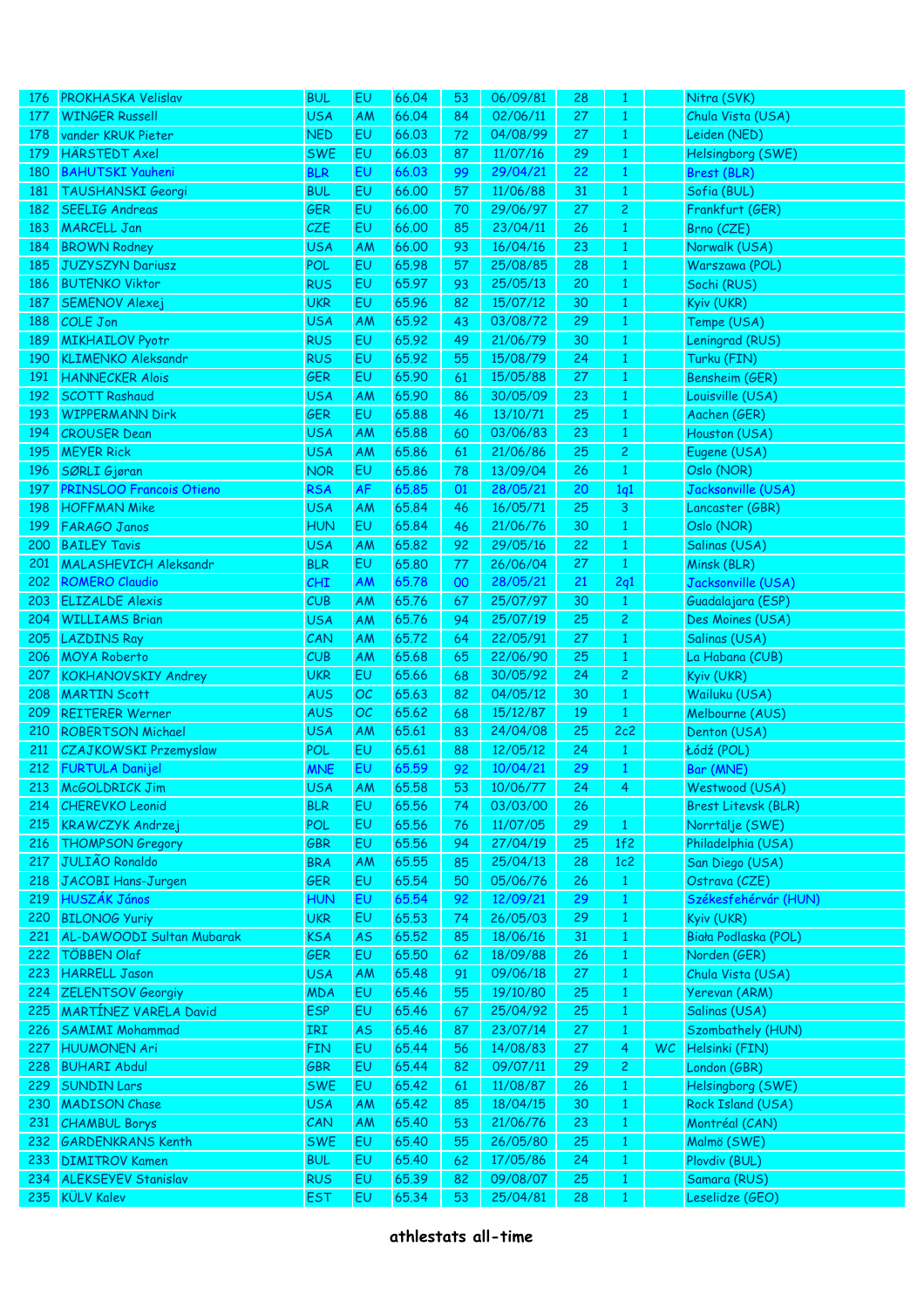| 236 | <b>DOLEGIEWICZ Bishop</b>     | CAN        | AM        | 65.32 | 53 | 16/06/75 | 22 | 2              | Söndrum (SWE)           |
|-----|-------------------------------|------------|-----------|-------|----|----------|----|----------------|-------------------------|
| 237 | <b>VLADIMIROV Emil</b>        | <b>BUL</b> | EU        | 65.28 | 52 | 13/07/80 | 28 | $\overline{c}$ | Sofia (BUL)             |
| 238 | <b>GORDIEN Marcus</b>         | <b>USA</b> | <b>AM</b> | 65.28 | 55 | 14/03/84 | 29 | $\mathbf{1}$   | Santa Barbara (USA)     |
| 239 | <b>PRÜFER Henning</b>         | <b>GER</b> | EU        | 65.26 | 96 | 26/05/21 | 25 | $\overline{c}$ | Schönebeck (GER)        |
| 240 | NAZHIMOV Aleksandr            | <b>RUS</b> | EU        | 65.24 | 52 | 24/02/80 | 28 | $\mathbf{1}$   | Sochi (RUS)             |
| 241 | <b>GRAVELLE Mike</b>          | <b>USA</b> | <b>AM</b> | 65.24 | 65 | 11/05/91 | 26 | 3              | Modesto (USA)           |
| 242 | <b>MYERSCOUGH Carl</b>        | GBR        | EU        | 65.24 | 79 | 09/06/12 | 33 | $\mathbf{1}$   | Claremont (USA)         |
| 243 | <b>PENZIKOV Viktor</b>        | <b>RUS</b> | EU        | 65.22 | 45 | 13/07/74 | 29 | $\mathbf{1}$   | Stavropol (RUS)         |
| 244 | <b>SKAGESTAD Sven Martin</b>  | <b>NOR</b> | EU        | 65,20 | 95 | 15/05/16 | 21 | $\mathbf{1}$   | Wiesbaden (GER)         |
| 245 | <b>LASTRE Yunior</b>          | CUB        | <b>AM</b> | 65.17 | 81 | 29/06/12 | 31 | $\mathbf{1}$   | La Habana (CUB)         |
| 246 | <b>MATSON Randy</b>           | <b>USA</b> | AM        | 65.16 | 45 | 08/04/67 | 22 | $\mathbf{1}$   | College Station (USA)   |
| 247 | <b>SLANEY Richard</b>         | GBR        | EU        | 65.16 | 56 | 01/07/85 | 29 | $\mathbf{1}$   | Eugene (USA)            |
| 248 | LI Shaojie                    | CHN        | AS        | 65.16 | 75 | 07/05/96 | 21 | $\mathbf{1}$   | Nanjing (CHN)           |
| 249 | <b>BROOKS Lance</b>           | <b>USA</b> | AM        | 65.15 | 84 | 28/06/12 | 28 | $\mathbf{1}$   | Eugene (USA)            |
| 250 | <b>AKESSON Kenneth</b>        | <b>SWE</b> | EU        | 65.14 | 47 | 27/09/75 | 28 | $\mathbf{1}$   | Västerås (SWE)          |
| 251 | <b>RAYEV Vladimir</b>         | <b>RUS</b> | EU        | 65.12 | 52 | 06/05/76 | 24 | $\mathbf{1}$   | Adler (RUS)             |
| 252 | <b>GARDNER Dan</b>            | <b>ISR</b> | AS        | 65.12 | 52 | 17/05/80 | 28 | 4              | Modesto (USA)           |
| 253 | <b>SMITH Glen</b>             | GBR        | EU        | 65.11 | 72 | 18/07/99 | 27 | $\mathbf{1}$   | <b>Barking (GBR)</b>    |
| 254 | <b>JOHNSON Kibwe</b>          | <b>USA</b> | <b>AM</b> | 65.11 | 81 | 20/05/05 | 24 | $\mathbf{1}$   | Berea (USA)             |
| 255 | <b>SIMEON Silvano</b>         | <b>ITA</b> | EU        | 65.10 | 45 | 27/05/76 | 31 | $\mathbf{1}$   | Roma (ITA)              |
| 256 | <b>CALDERON Raul</b>          | CUB        | <b>AM</b> | 65.10 | 62 | 08/06/86 | 24 | $\overline{c}$ | La Habana (CUB)         |
| 257 | <b>FICSOR Jozsef</b>          | <b>HUN</b> | EU        | 65.10 | 65 | 30/09/89 | 24 | $\mathbf{1}$   | Nyíregyháza (HUN)       |
| 258 | PETTERSSON Kristian           | <b>SWE</b> | EU        | 65.10 | 71 | 12/04/00 | 29 | $\mathbf{1}$   | Mesa (USA)              |
| 259 | <b>MARTIN Wayne</b>           | <b>AUS</b> | OC        | 65.08 | 55 | 03/01/79 | 24 | $\mathbf{1}$   | Newcastle (AUS)         |
| 260 | <b>SIAUDINIS Jonas</b>        | <b>LTU</b> | EU        | 65.08 | 58 | 05/10/86 | 28 | $\mathbf{1}$   | Baku (AZE)              |
| 261 | <b>KARPOV Yevgeniy</b>        | <b>RUS</b> | EU        | 65.08 | 66 | 31/07/88 | 22 | 3              | <b>Bryansk (RUS)</b>    |
| 262 | <b>BORICHEVSKIY Aleksandr</b> | <b>RUS</b> | EU        | 65.08 | 70 | 13/05/99 | 29 | $\mathbf{1}$   | Sankt-Peterburg (RUS)   |
| 263 | <b>WEIR Robert</b>            | <b>GBR</b> | EU        | 65.08 | 61 | 19/08/00 | 39 | $\mathbf{1}$   | Bedford (GBR)           |
| 264 | <b>SYEROV Vladimir</b>        | <b>RUS</b> | EU        | 65.06 | 47 | 12/10/80 | 33 | $\overline{c}$ | Yerevan (ARM)           |
| 265 | <b>BURIN Yevgeniy</b>         | <b>RUS</b> | EU        | 65.04 | 64 | 09/08/87 | 23 | $\mathbf{1}$   | Leningrad (RUS)         |
| 266 | LISCHKA Michael               | <b>GER</b> | EU        | 65.04 | 73 | 13/05/01 | 28 | $\mathbf{1}$   | Wiesbaden (GER)         |
| 267 | <b>WINCHESTER Ian</b>         | <b>NZL</b> | OC        | 65.03 | 73 | 21/05/02 | 29 | 2c1            | Salinas (USA)           |
| 268 | <b>WEEKS Mike</b>             | <b>USA</b> | AM        | 65.02 | 54 | 05/03/77 | 23 | $\mathbf{1}$   | Oakland (USA)           |
| 269 | <b>YU Wenge</b>               | CHN        | AS        | 65.02 | 66 | 20/05/92 | 26 | $\mathbf{1}$   | Nanjing (CHN)           |
| 270 | <b>KIRCHLER Hannes</b>        | <b>ITA</b> | EU        | 65.01 | 78 | 04/06/07 | 29 | $\mathbf{1}$   | Bolzano (ITA)           |
| 271 | <b>SAMIMI Mahmoud</b>         | IRI        | AS        | 65.00 | 88 | 16/04/16 | 28 | $\mathbf{1}$   | Szombathely (HUN)       |
| 272 | <b>SAMIMI Abbas</b>           | IRI        | <b>AS</b> | 64.98 | 77 | 01/07/04 | 27 | $\mathbf{1}$   | Manila (PHI)            |
| 273 | <b>KUEHL Adam</b>             | <b>USA</b> | AM        | 64.98 | 84 | 17/05/07 | 23 | 3c1            | Salinas (USA)           |
| 274 | <b>JAKOBS Marco</b>           | <b>GER</b> | EU        | 64.96 | 74 | 17/05/97 | 23 | $\overline{c}$ | Halle (GER)             |
| 275 | HRYSHYN Ivan ++               | <b>UKR</b> | EU        | 64.96 | 88 | 02/08/11 | 23 | $\mathbf{1}$   | Donetsk (UKR)           |
| 276 | <b>KHUDYAKOV Aleksey</b>      | <b>RUS</b> | EU        | 64.96 | 95 | 13/02/19 | 24 | $\mathbf{1}$   | Sochi (RUS)             |
| 277 | <b>MÜLLER Gunnar</b>          | <b>GER</b> | EU        | 64.94 | 50 | 26/05/74 | 24 | $\mathbf{1}$   | Halle (GER)             |
| 278 | <b>TANCRED Bill</b>           | GBR        | EU        | 64.94 | 42 | 21/07/74 | 32 | $\mathbf{1}$   | Loughborough (GBR)      |
| 279 | NESTEROVSKYY Stanislav        | <b>UKR</b> | EU        | 64.94 | 80 | 17/06/07 | 27 | $\mathbf{1}$   | Kyiv (UKR)              |
| 280 | <b>UDECHUKU Emeka</b>         | GBR        | EU        | 64.93 | 79 | 17/07/04 | 25 | $\mathbf{1}$   | Loughborough (GBR)      |
| 281 | di MARCO Nazzareno            | ITA        | EU        | 64.93 | 85 | 06/07/19 | 34 | $\mathbf{2}$   | Latina (ITA)            |
| 282 | <b>TOLLEFSON Don</b>          | <b>USA</b> | <b>AM</b> | 64.92 | 45 | 16/05/71 | 26 | $\overline{4}$ | Lancaster (GBR)         |
| 283 | <b>VIKHOR Nikolay</b>         | <b>RUS</b> | EU        | 64.92 | 54 | 26/06/77 | 23 | $\mathbf{2}$   | Karl-Marx-Stadt (GER)   |
| 284 | <b>SILHAVY Josef</b>          | CZE        | EU        | 64.90 | 46 | 20/08/75 | 29 | $\mathbf{2}$   | Nitra (SVK)             |
| 285 | <b>KOLEV Nikolay</b>          | <b>BUL</b> | EU        | 64.90 | 68 | 09/05/92 | 24 | $\mathbf{1}$   | Stara Zagora (BUL)      |
| 286 | <b>YOUNG Jordan</b>           | CAN        | <b>AM</b> | 64.84 | 93 | 03/04/21 | 28 | $\mathbf{1}$   | Charlottesville (USA)   |
| 287 | <b>SIVAKOV Dmitriy</b>        | <b>BLR</b> | EU        | 64.83 | 83 | 27/07/08 | 25 | $\mathbf{1}$   | Minsk (BLR)             |
| 288 | <b>THORITH Detlef</b>         | <b>GER</b> | EU        | 64.82 | 42 | 23/08/72 | 30 | $\mathbf{1}$   | Berlin (GER)            |
| 289 | <b>SCHMITZ Manfred</b>        | GER        | EU        | 64.81 | 60 | 18/07/90 | 30 | $\mathbf{2}$   | Medelby (GER)           |
| 290 | <b>HENNIG Klaus-Peter</b>     | GER        | EU        | 64.80 | 47 | 16/07/72 | 25 | $\mathbf{1}$   | Oldenburg (GER)         |
| 291 | <b>WOLODKO Stanislaw</b>      | POL        | EU        | 64.80 | 50 | 03/09/78 | 28 | $\mathbf{1}$   | Bydgoszcz (POL)         |
| 292 | <b>PRIMC Igor</b>             | <b>SLO</b> | EU        | 64.79 | 66 | 10/09/99 | 33 | $\mathbf{1}$   | Novo Mesto (SLO)        |
| 293 | <b>GOOSEN Piet</b>            | <b>RSA</b> | AF        | 64.78 | 55 | 30/03/82 | 27 | $\mathbf{1}$   | Stellenbosch (RSA)      |
| 294 | <b>SCHMIDT Torsten</b>        | <b>GER</b> | EU        | 64.78 | 74 | 11/08/04 | 30 | $\mathbf{2}$   | Thun (SUI)              |
| 295 | <b>PONS Jean</b>              | <b>FRA</b> | EU        | 64.74 | 69 | 28/05/97 | 28 | $\mathbf{1}$   | Salon-de-Provence (FRA) |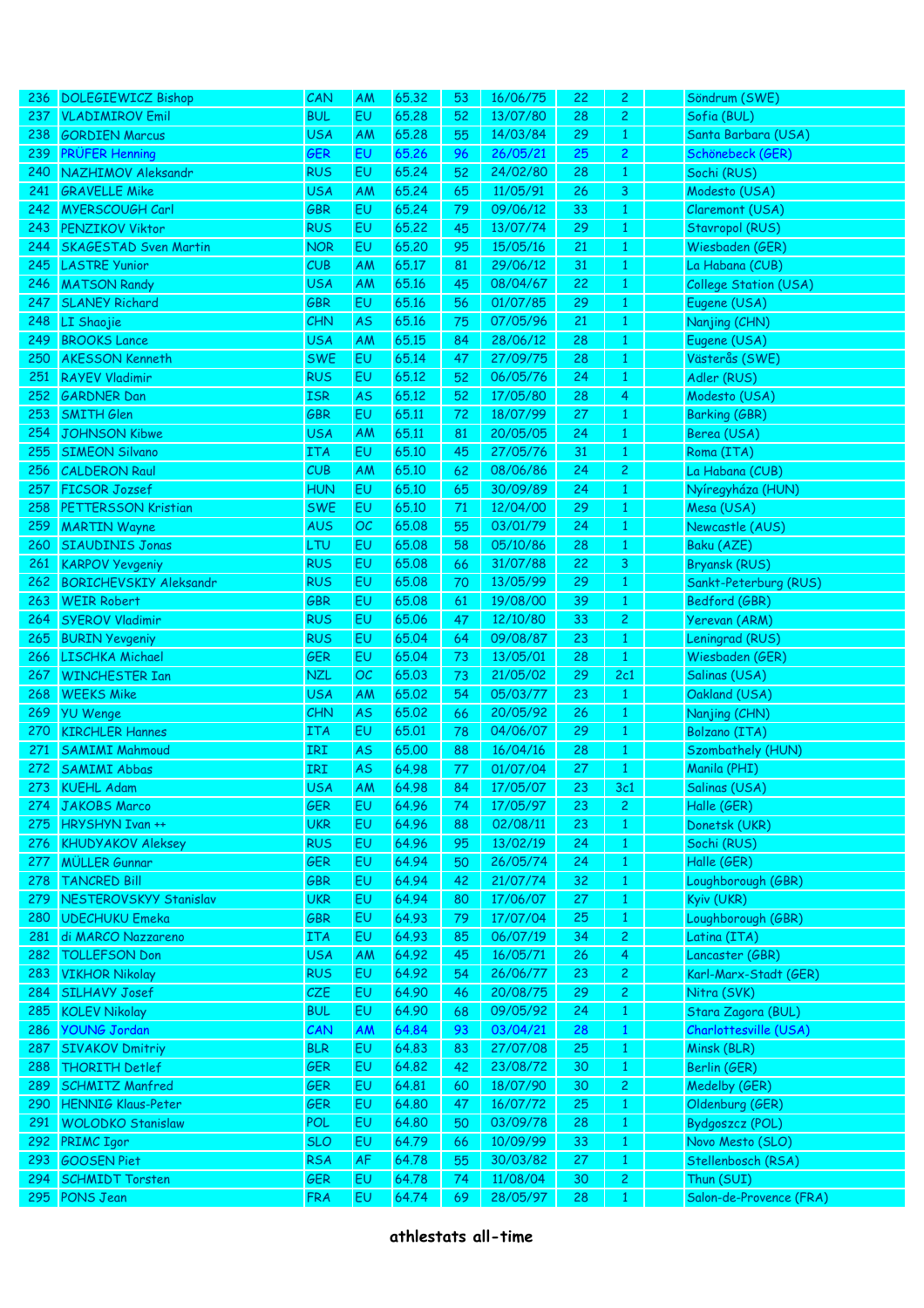| 296 | <b>URSU Sergiu</b>           | ROU               | EU        | 64.74 | 80 | 04/06/10 | 30 | 1              | Snagov (ROU)            |
|-----|------------------------------|-------------------|-----------|-------|----|----------|----|----------------|-------------------------|
| 297 | <b>OKOYE</b> Christian       | <b>NGR</b>        | AF        | 64.72 | 61 | 28/04/85 | 24 | $\overline{4}$ | Walnut (USA)            |
| 298 | <b>SEDYUK Nikolay</b>        | <b>RUS</b>        | EU        | 64.72 | 88 | 01/06/08 | 20 | $\mathbf{1}$   | Cheboksary (RUS)        |
| 299 | <b>FORTUNA Diego</b>         | ITA               | EU        | 64.69 | 68 | 24/06/00 | 32 | $\mathbf{1}$   | Ravenna (ITA)           |
| 300 | <b>BINLEY Judd</b>           | <b>USA</b>        | <b>AM</b> | 64.64 | 55 | 02/06/85 | 30 | $\mathbf{2}$   | Walnut (USA)            |
| 301 | STÓJ Bartlomiej              | POL               | EU        | 64.64 | 96 | 26/06/16 | 20 | $\mathbf{2}$   | Bydgoszcz (POL)         |
| 302 | <b>TIRLE Marcel</b>          | <b>ROU</b>        | EU        | 64.62 | 66 | 08/06/91 | 25 | $\mathbf{1}$   | București (ROU)         |
| 303 | <b>SESKIN Yuriy</b>          | <b>RUS</b>        | EU        | 64.58 | 66 | 12/07/88 | 22 | $\mathbf{1}$   | Leningrad (RUS)         |
| 304 | <b>TRAINOR Brian</b>         | <b>USA</b>        | <b>AM</b> | 64.58 | 80 | 22/05/08 | 28 | 4c1            | Salinas (USA)           |
| 305 | <b>TURANOK Vladimir</b>      | <b>BLR</b>        | EU        | 64.56 | 57 | 15/06/85 | 28 | $\mathbf{1}$   | Minsk (BLR)             |
| 306 | <b>ZELENOV Aleksandr</b>     | <b>RUS</b>        | EU        | 64.56 | 60 | 09/07/85 | 25 | $\mathbf{1}$   | Leningrad (RUS)         |
| 307 | <b>SLOWIK Dariusz</b>        | CAN               | <b>AM</b> | 64.56 | 77 | 04/07/04 | 27 | $\mathbf{1}$   | Allston (USA)           |
| 308 | <b>HALL Marshall</b>         | <b>NZL</b>        | OC        | 64.55 | 88 | 27/05/17 | 29 |                | Salinas (USA)           |
|     | <b>KUUSEMÄE Veljo</b>        | <b>EST</b>        |           | 64.54 |    | 07/09/77 |    | $\mathbf{1}$   |                         |
| 309 |                              |                   | EU        |       | 47 |          | 30 | $\mathbf{1}$   | Viimsi (EST)            |
| 310 | <b>CROWELL Scott</b>         | <b>USA</b>        | AM        | 64.54 | 60 | 02/04/82 | 22 | $\mathbf{1}$   | Austin (USA)            |
| 311 | <b>UGWU Chima</b>            | <b>NGR</b>        | AF        | 64.53 | 73 | 19/05/04 | 31 | 6              | Salinas (USA)           |
| 312 | <b>GARZA</b> Greg            | <b>USA</b>        | <b>AM</b> | 64.53 | 85 | 21/05/08 | 23 | 3c2            | Salinas (USA)           |
| 313 | SANTA CRUZ Jose              | CUB               | AM        | 64.50 | 54 | 07/07/80 | 26 | $\mathbf{1}$   | Santiago de Cuba (CUB)  |
| 314 | <b>BISHOP Paul</b>           | <b>USA</b>        | AM        | 64.50 | 57 | 01/06/83 | 26 | 3              | Salinas (USA)           |
| 315 | <b>ANDREI</b> Cristiano      | <b>ITA</b>        | EU        | 64.49 | 73 | 06/05/03 | 30 | $\mathbf{1}$   | Lucca ITA)              |
| 316 | <b>MOSES Nathaniel</b>       | <b>USA</b>        | <b>AM</b> | 64.49 | 90 | 28/05/16 | 26 | $\mathbf{2}$   | Salinas (USA)           |
| 317 | <b>CHANG Kai</b>             | <b>JAM</b>        | AM        | 64.49 | 00 | 28/06/21 | 21 | $\mathbf{1}$   | Kingston (JAM)          |
| 318 | de VINCENTIIS Armando        | <b>ITA</b>        | EU        | 64.48 | 43 | 27/05/76 | 33 | $\mathbf{2}$   | Roma (ITA)              |
| 319 | <b>BOWMAN John</b>           | <b>USA</b>        | <b>AM</b> | 64.47 | 86 | 08/06/11 | 25 | $\mathbf{1}$   | Marion (USA)            |
| 320 | <b>ARRHENIUS Leif</b>        | <b>SWE</b>        | EU        | 64.46 | 86 | 03/08/11 | 25 | $\mathbf{1}$   | Växjö (SWE)             |
| 321 | <b>TRUS Viktor</b>           | <b>BLR</b>        | EU        | 64.45 | 96 | 31/05/19 | 23 | $\mathbf{1}$   | Minsk (BLR)             |
| 322 | <b>NAGUIB Mohamed</b>        | EGY               | AF        | 64.44 | 59 | 04/07/88 | 35 | $\mathbf{1}$   | Al-Qâhirah (EGY)        |
| 323 | <b>HEMMINGS Michel</b>       | CUB               | <b>AM</b> | 64.44 | 75 | 15/06/00 | 25 | $\mathbf{1}$   | La Habana (CUB)         |
| 324 | AL-DOSARI Rashid Shafi       | QAT               | AS        | 64.43 | 81 | 12/08/02 | 21 | $\mathbf{1}$   | Colombo (SRI)           |
| 325 | <b>HRANOVSCHI Vadim</b>      | <b>MDA</b>        | EU        | 64.43 | 83 | 07/05/10 | 27 | $\mathbf{1}$   | Chișinău (MDA)          |
| 326 | <b>GARDENKRANS Jakob</b>     | <b>SWE</b>        | EU        | 64.42 | 97 | 05/04/21 | 24 | $\mathbf{1}$   | <b>Uppsala (SWE)</b>    |
| 327 | <b>BAKOWSKI Roger</b>        | <b>GER</b>        | EU        | 64.40 | 64 | 18/09/88 | 24 | $\mathbf{2}$   | Norden (GER)            |
| 328 | <b>MUSTAPIC Dragan</b>       | CRO               | EU        | 64.40 | 63 | 25/07/00 | 37 | $\mathbf{1}$   | Ljubljana (SLO)         |
| 329 | <b>BÁRTA Marek</b>           | <b>CZE</b>        | EU        | 64.40 | 92 | 10/06/20 | 28 | $\mathbf{1}$   | Praha (CZE)             |
| 330 | <b>PUCE George</b>           | CAN               | <b>AM</b> | 64.38 | 40 | 14/03/68 | 28 | $\mathbf{1}$   | Reno (USA)              |
| 331 | <b>GRABOWSKI Stanislaw</b>   | <b>POL</b>        | EU        | 64.38 | 55 | 23/07/83 | 28 | $\mathbf{1}$   | Sofia (BUL)             |
| 332 | <b>STOCKBARGER Westley</b>   | <b>USA</b>        | AM        | 64.38 | 85 | 01/05/11 | 26 | $\mathbf{1}$   | Irvine (USA)            |
| 333 | <b>KUMAR Anil</b>            | <b>IND</b>        | <b>AS</b> | 64.37 | 75 | 17/07/04 | 29 | $\mathbf{1}$   | Szombathely (HUN)       |
| 334 | <b>LOSCH Hartmund</b>        | <b>GER</b>        | EU        | 64.36 | 43 | 28/05/72 | 29 | $\mathbf{1}$   | Potsdam (GER)           |
| 335 | <b>HOLLO Csaba</b>           | <b>HUN</b>        | EU        | 64.36 | 58 | 25/06/88 | 30 | $\mathbf{1}$   | <b>Budapest (HUN)</b>   |
| 336 | <b>KENNEDY Larry</b>         |                   |           | 64.34 | 42 | 17/04/76 | 34 |                | Fairfield (USA)         |
|     |                              | <b>USA</b><br>POL | AM        |       |    | 16/09/85 |    | $\mathbf{1}$   | Słupsk (POL)            |
| 337 | <b>PUKOWNIK Eligiusz</b>     |                   | EU        | 64.34 | 62 | 25/08/74 | 23 | $\mathbf{1}$   |                         |
| 338 | <b>VALDIMARSSON Erlenbur</b> | <b>ISL</b>        | EU        | 64.32 | 47 |          | 27 | $\mathbf{1}$   | <b>Breidablik (ISL)</b> |
| 339 | JIMENEZ-GAONA Ramon          | PAR               | AM        | 64.30 | 69 | 23/05/92 | 23 | $\mathbf{1}$   | Eugene (USA)            |
| 340 | <b>BELL Connor</b>           | <b>NZL</b>        | OC        | 64.29 | 01 | 23/01/21 | 20 | $\mathbf{1}$   | Hastings (NZL)          |
| 341 | <b>MURASHOV Valeriy</b>      | <b>LTU</b>        | EU        | 64.28 | 64 | 09/05/88 | 24 | $\mathbf{3}$   | Smalininkai (LTU)       |
|     | 342 WU Tao                   | CHN               | <b>AS</b> | 64.28 | 83 | 15/05/05 | 22 | $\mathbf{1}$   | Chongqing (CHN)         |
| 343 | <b>ROHANAU Sergey</b>        | <b>BLR</b>        | EU        | 64.28 | 86 | 04/06/10 | 24 | $\mathbf{1}$   | Minsk (BLR)             |
| 344 | <b>ZERBINI Luciano</b>       | <b>ITA</b>        | EU        | 64.26 | 60 | 02/08/93 | 33 | $\mathbf{1}$   | Bologna (ITA)           |
| 345 | FITZPATRICK Kevin *          | <b>USA</b>        | AM        | 64.26 | 69 | 04/05/96 | 27 | $\mathbf{2}$   | Houston (USA)           |
| 346 | <b>GERVAIS Jason</b>         | CAN               | AM        | 64.26 | 76 | 12/05/00 | 24 | $\mathbf{1}$   | USAF Academy (USA)      |
| 347 | NEIGHBOUR Aaron              | <b>AUS</b>        | OC        | 64.26 | 77 | 22/05/08 | 31 | 1c2            | Salinas (USA)           |
| 348 | <b>POPOV Vladislav</b>       | <b>RUS</b>        | EU        | 64.24 | 62 | 09/08/86 | 24 | $\overline{c}$ | Chelyabinsk (RUS)       |
| 349 | van DAELE Jo                 | <b>BEL</b>        | EU        | 64.24 | 72 | 19/05/01 | 29 | $\mathbf{1}$   | Halle (GER)             |
| 350 | <b>TUCKER Russell</b>        | <b>RSA</b>        | AF        | 64.24 | 90 | 29/02/16 | 26 | $\mathbf{1}$   | Pretoria (RSA)          |
| 351 | <b>PUGLIESE Marcelo</b>      | <b>ARG</b>        | AM        | 64.23 | 68 | 27/04/02 | 34 | $\mathbf{1}$   | Mar del Plata (ARG)     |
| 352 | <b>SMÖRGRAV Eivind</b>       | <b>NOR</b>        | EU        | 64.20 | 74 | 04/09/99 | 25 | $\mathbf{1}$   | Hafnarfjérdur (ISL)     |
| 353 | <b>STANSKI Olgierd</b>       | <b>POL</b>        | EU        | 64.20 | 73 | 09/07/00 | 27 | $\mathbf{1}$   | Bydgoszcz (POL)         |
| 354 | <b>MORRISSON Julian</b>      | CUB               | AM        | 64.18 | 51 | 22/05/77 | 26 | $\mathbf{1}$   | La Habana (CUB)         |
| 355 | TISHCHENKO Gennadiy          | <b>UKR</b>        | EU        | 64.18 | 54 | 26/05/79 | 25 | $\mathbf{1}$   | Donetsk (UKR)           |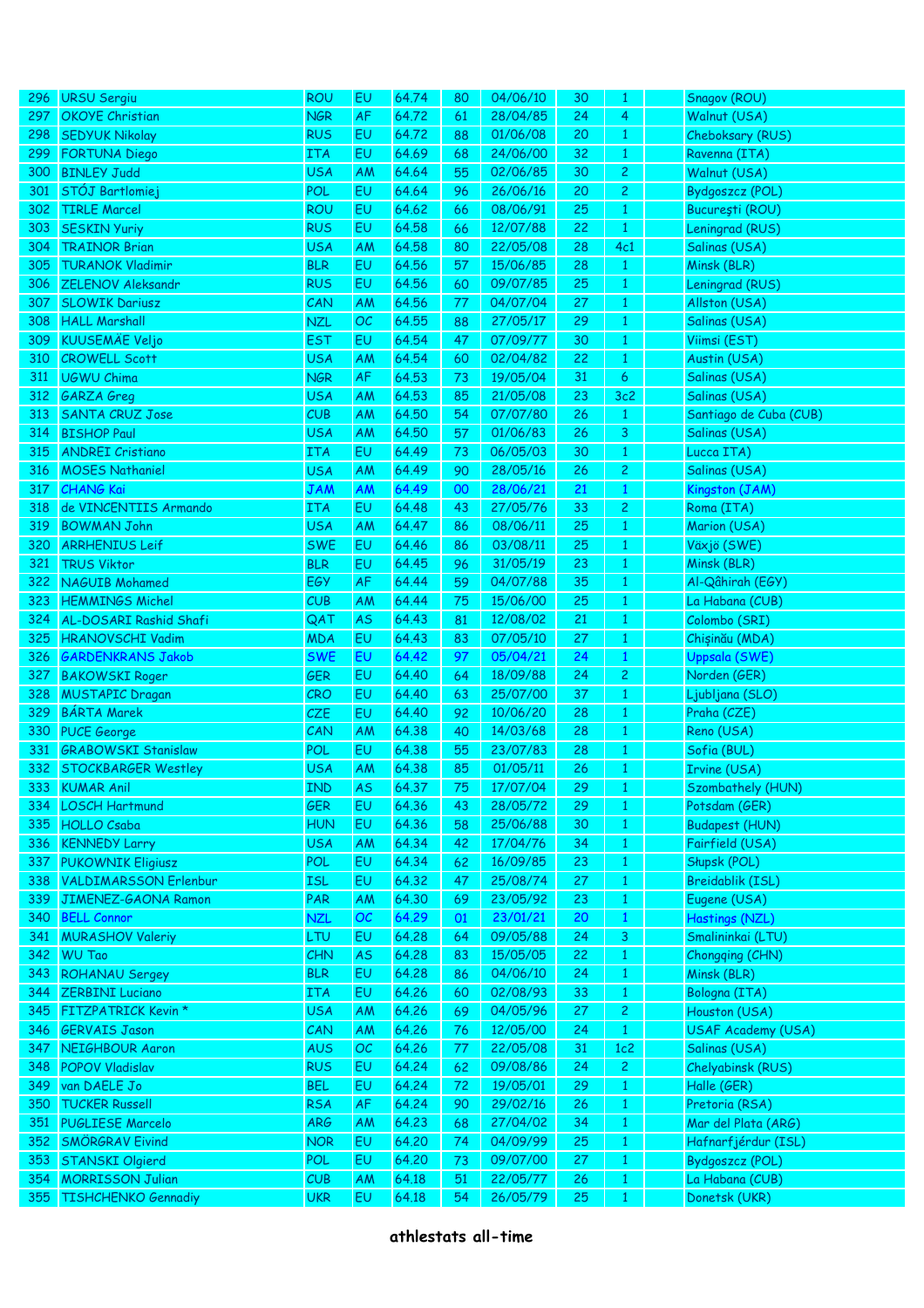| 356 | <b>WIEGAND Scott</b>         | <b>USA</b> | AM        | 64.17 | 80 | 06/06/04 | 24 | 2              | Chula Vista (USA)           |
|-----|------------------------------|------------|-----------|-------|----|----------|----|----------------|-----------------------------|
| 357 | <b>MILDE Lothar</b>          | <b>GER</b> | EU        | 64.16 | 34 | 05/10/69 | 35 | $\mathbf{1}$   | Cottbus (GER)               |
| 358 | <b>BECKER Andreas</b>        | <b>GER</b> | EU        | 64.16 | 62 | 06/06/86 | 24 | 3              | Neubrandenburg (GER)        |
| 359 | <b>POTGIETER Frits</b>       | <b>RSA</b> | AF        | 64.16 | 74 | 15/07/97 | 23 | $\mathbf{1}$   | Sheffield (GBR)             |
| 360 | SAVANYÚ Péter                | <b>HUN</b> | EU        | 64.15 | 87 | 22/06/16 | 29 | $\mathbf{1}$   | Szekszárd (HUN)             |
| 361 | <b>CARLSEN Gary</b>          | <b>USA</b> | <b>AM</b> | 64.14 | 45 | 28/08/68 | 23 | $\overline{c}$ | Reno (USA)                  |
| 362 | <b>KYYRÖ Mikko</b>           | <b>FIN</b> | EU        | 64.14 | 80 | 29/06/07 | 27 | 2c1            | Jalasjärvi (FIN)            |
| 363 | <b>SLAVNIC Vlad</b>          | <b>AUS</b> | OC        | 64.10 | 58 | 20/01/88 | 30 | $\mathbf{1}$   | Melbourne (AUS)             |
| 364 | <b>MYKLEBUST Gaute</b>       | <b>NOR</b> | EU        | 64.08 | 79 | 17/06/12 | 33 | 3              | Helsingborg (SWE)           |
| 365 | <b>JANSSEN Henrik</b>        | GER        | EU        | 64.05 | 98 | 29/06/21 | 23 | $\overline{c}$ | Magdeburg (GER)             |
| 366 | McDERMOTT Art                | <b>USA</b> | <b>AM</b> | 64.04 | 61 | 26/05/84 | 23 | 6              | San José (USA)              |
| 367 | <b>ERB Christian</b>         | SUI        | EU        | 64.04 | 59 | 18/09/88 | 29 | 3              | Norden (GER)                |
| 368 | <b>HAUGOM Ole</b>            | <b>NOR</b> | EU        | 64.02 | 57 | 23/06/84 | 27 | $\mathbf{1}$   | El Paso (USA)               |
| 369 | FRIEDRICH Lutz               | <b>GER</b> | EU        | 63.98 | 61 | 22/06/86 | 25 | $\mathbf{1}$   | Cottbus (GER)               |
| 370 | <b>HOLLMEN Heikki</b>        | <b>FIN</b> | EU        | 63.98 | 66 | 16/04/92 | 26 | $\mathbf{1}$   | Lanzarote (ESP)             |
| 371 | <b>COOPER Mitchell</b>       | <b>AUS</b> | OC        | 63.98 | 95 | 14/05/17 | 22 | $\mathbf{1}$   | Lawrence (USA)              |
| 372 | <b>BARAZNOVSKIY Viktor</b>   | <b>BLR</b> | EU        | 63.94 | 68 | 14/05/94 | 26 | $\mathbf{1}$   | Gomel (BLR)                 |
| 373 | KÖSEOGLU Tolga               | <b>GER</b> | EU        | 63.94 | 76 | 15/04/00 | 24 | $\mathbf{1}$   | College Station (USA)       |
| 374 | <b>BABKA Rink</b>            | <b>USA</b> | <b>AM</b> | 63.93 | 36 | 03/08/68 | 32 | $\overline{c}$ | Reno (USA)                  |
| 375 | SPASOVKHODSKIY Igor          | <b>RUS</b> | EU        | 63.92 | 48 | 28/04/80 | 32 | $\overline{c}$ | Leselidze (GEO)             |
| 376 | <b>DEMAKOV Vyacheslav</b>    | <b>RUS</b> | EU        | 63.92 | 68 | 24/04/92 | 24 | $\mathbf{1}$   | Sochi (RUS)                 |
| 377 | <b>CHUPRYNIN Kyrylo</b>      | <b>UKR</b> | EU        | 63.92 | 75 | 26/05/03 | 28 | $\overline{c}$ | Kyiv (UKR)                  |
| 378 | <b>DRESCHER Dick</b>         | <b>USA</b> | <b>AM</b> | 63.90 | 46 | 24/04/76 | 30 | $\overline{c}$ | Walnut (USA)                |
| 379 | <b>CROUSER Ryan</b>          | <b>USA</b> | AM        | 63.90 | 92 | 18/05/14 | 22 | $\mathbf{1}$   | Lubbock (USA)               |
| 380 | <b>KARAYEV Boris</b>         | <b>RUS</b> | EU        | 63.84 | 50 | 24/04/72 | 22 | $\mathbf{1}$   | Ordzhonikidze (UKR)         |
| 381 | <b>PRONKO Gennadiy</b>       | <b>BLR</b> | EU        | 63.84 | 70 | 14/05/94 | 24 | $\overline{c}$ | Gomel (BLR)                 |
| 382 | PORATH Dave                  | <b>USA</b> | <b>AM</b> | 63.82 | 60 | 16/05/81 | 21 | 9              | Modesto (USA)               |
| 383 | <b>OPREA Ionel</b>           | <b>ROU</b> | EU        | 63.82 | 70 | 09/06/02 | 32 | $\mathbf{1}$   | București (ROU)             |
| 384 | <b>BRANDT Torben</b>         | GER        | EU        | 63.81 | 95 | 12/09/21 | 26 | $\mathbf{1}$   | Schönebeck (GER)            |
| 385 | <b>BLUTREICH Brian</b>       | <b>USA</b> | AM        | 63.80 | 67 | 09/07/92 | 25 | $\mathbf{1}$   | Long Beach (USA)            |
| 386 | <b>ZHURBA Viktor</b>         | <b>UKR</b> | EU        | 63.78 | 50 | 29/05/76 | 26 | $\overline{c}$ | München (GER)               |
| 387 | <b>CONJUNGO Mickael</b>      | CAF        | AF        | 63.78 | 69 | 07/07/94 | 25 | $\mathbf{1}$   | Sorgues (FRA)               |
| 388 | <b>SOLHAUG Dag</b>           | <b>SWE</b> | EU        | 63.76 | 64 | 30/06/94 | 30 | $\mathbf{1}$   | Västerås (SWE)              |
| 389 | <b>BRYANT Luke</b>           | <b>USA</b> | AM        | 63.76 | 88 | 23/04/14 | 26 | 1c2            | Emporia (USA)               |
| 390 | <b>MIHALJEVIC Filip</b>      | CRO        | EU        | 63.76 | 94 | 09/06/17 | 23 | $\mathbf{1}$   | Eugene (USA)                |
| 391 | <b>SCOTT Carlos</b>          | <b>USA</b> | <b>AM</b> | 63.74 | 60 | 24/04/83 | 23 | 6              | Walnut (USA)                |
| 392 | NICHOLS John                 | <b>USA</b> | AM        | 63.74 | 69 | 28/07/89 | 20 | $\overline{c}$ | Norman (USA)                |
| 393 | <b>REED Hayden</b>           | <b>USA</b> | AM        | 63.74 | 94 | 17/05/14 | 20 | $\mathbf{2}$   | Lexington (USA)             |
| 394 | <b>WOLF August</b>           | <b>USA</b> | AM        | 63.72 | 61 | 20/06/87 | 26 | 3              | Stanford (USA)              |
| 395 | <b>AMUNDGÅRD Fredrik</b>     | <b>NOR</b> | EU        | 63.72 | 89 | 29/04/10 | 21 | 1c2            | Chula Vista (USA)           |
| 396 | <b>MENTON John</b>           | <b>IRL</b> | EU        | 63.70 | 70 | 05/07/00 | 30 | $\mathbf{1}$   | Oakhurst (USA)              |
| 397 | <b>DHEEB Ahmed Mohamed</b>   | QAT        | <b>AS</b> | 63.70 | 85 | 19/06/10 | 25 | $\mathbf{1}$   | Bilbao (ESP)                |
| 398 | <b>TUOMOLA Juhani</b>        | <b>FIN</b> | EU        | 63.68 | 42 | 26/06/76 | 34 | $\mathbf{3}$   | Saarijärvi (FIN)            |
| 399 | <b>VILI Bertrand</b>         | <b>FRA</b> | EU        | 63.66 | 83 | 27/03/09 | 26 | $\mathbf{1}$   | Wellington (NZL)            |
| 400 | <b>BENDER Paul</b>           | <b>USA</b> | AM        | 63.64 | 61 | 03/06/84 | 23 | $\mathbf{1}$   | Walnut (USA)                |
| 401 | <b>TVEITA Einar Kristian</b> | <b>NOR</b> | EU        | 63.64 | 73 | 04/09/99 | 26 | $\mathbf{2}$   | Hafnarfjérdur (ISL)         |
| 402 | <b>WYBRANIEC Antonin</b>     | CZE        | EU        | 63.62 | 51 | 21/05/75 | 24 | $\mathbf{1}$   | Praha (CZE)                 |
| 403 | <b>MARKOVIĆ Martin</b>       | CRO        | EU        | 63.62 | 96 | 06/06/21 | 25 | $\mathbf{1}$   | Karlovac (CRO)              |
| 404 | <b>CONWELL Will</b>          | <b>USA</b> | AM        | 63.61 | 82 | 16/05/07 | 25 | 1c2            | Salinas (USA)               |
| 405 | <b>VENTO Raimo</b>           | <b>FIN</b> | EU        |       |    | 31/05/87 | 33 | $\mathbf{1}$   | Uukuniemi (FIN)             |
|     |                              |            |           | 63.58 | 54 | 03/04/99 |    | $\mathbf{1}$   |                             |
| 406 | <b>McKEOWN Sean</b>          | <b>USA</b> | AM        | 63.56 | 74 | 14/06/08 | 25 |                | Fresno (USA)                |
| 407 | <b>DENNIS James</b>          | <b>USA</b> | AM        | 63.55 | 76 |          | 32 | $\mathbf{1}$   | Chula Vista (USA)           |
| 408 | <b>SCHÄRER Daniel</b>        | <b>SUI</b> | EU        | 63.55 | 85 | 17/05/09 | 24 | 1c2            | Eugene (USA)                |
| 409 | <b>LAURO Germán</b>          | <b>ARG</b> | AM        | 63.55 | 84 | 08/06/12 | 28 | $\mathbf{1}$   | <b>Barquisimeto (VEN)</b>   |
| 410 | <b>PARMAN James</b>          | <b>USA</b> | AM        | 63.54 | 64 | 01/07/88 | 24 | $\mathbf{1}$   | Arlington (USA)             |
| 411 | <b>WU Jian</b>               | CHN        | AS        | 63.54 | 86 | 23/04/11 | 25 | $\mathbf{1}$   | Zhaoqing (CHN)              |
| 412 | <b>TUDOR Macklin</b>         | <b>USA</b> | AM        | 63.54 | 94 | 29/04/17 | 23 | $\mathbf{1}$   | Philadelphia (USA)          |
| 413 | VOŇAVKA Tomáš                | CZE        | EU        | 63.53 | 90 | 24/08/19 | 29 | $\mathbf{1}$   | Stadion Juliska Praha (CZE) |
| 414 | <b>ORDWAY Gary</b>           | <b>USA</b> | AM        | 63.52 | 43 | 24/04/71 | 28 | $\mathbf{2}$   | Walnut (USA)                |
| 415 | <b>GAJDZINSKI Leszek</b>     | POL        | EU        | 63.52 | 46 | 17/08/74 | 28 | $\mathbf{1}$   | Warszawa (POL)              |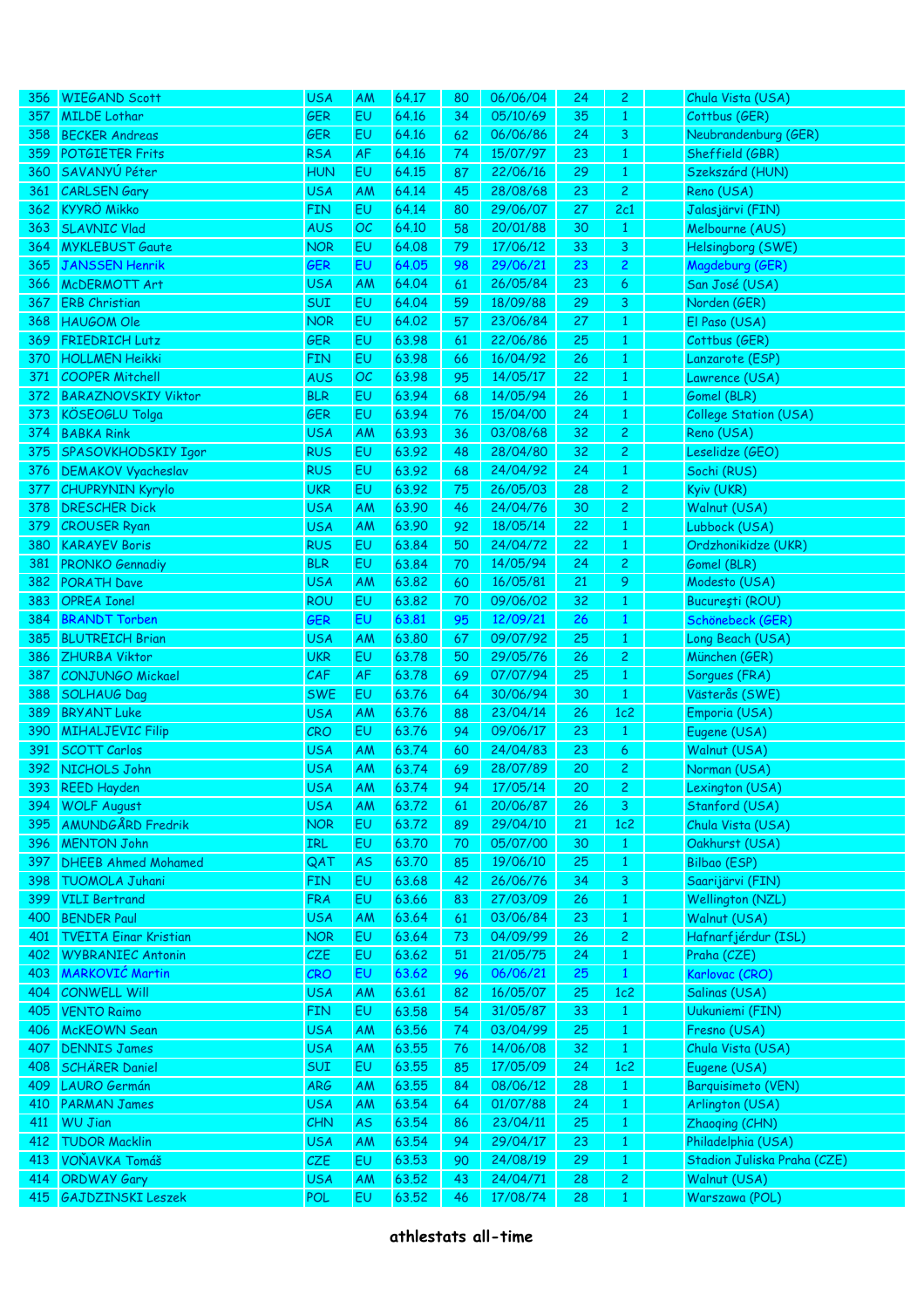| 416 | <b>ALEKNA Mykolas</b>                    | LTU        | EU              | 63.52 | 02 | 25/06/21 | 19 | $\overline{c}$               | Palanga (LTU)                         |
|-----|------------------------------------------|------------|-----------------|-------|----|----------|----|------------------------------|---------------------------------------|
| 417 | <b>RINNE Jorma</b>                       | <b>FIN</b> | EU              | 63.50 | 36 | 12/06/73 | 37 | $\mathbf{1}$                 | Hämeenlinna (FIN)                     |
| 418 | <b>BEJROWSKI Andrzej</b>                 | POL        | EU              | 63.50 | 54 | 06/09/78 | 24 | $\mathbf{1}$                 | Gdansk (POL)                          |
| 419 | <b>SZEGLETES Ferenc</b>                  | <b>HUN</b> | EU              | 63.46 | 48 | 26/09/83 | 35 | $\mathbf{1}$                 | Tatabánya (HUN)                       |
| 420 | <b>DUQUEMIN Zane</b>                     | GBR        | EU              | 63.46 | 91 | 30/06/12 | 21 | 3                            | London (GBR)                          |
| 421 | <b>KICINSKI Duke</b>                     | <b>USA</b> | AM              | 63.45 | 96 | 26/04/19 | 23 | $\mathbf{1}$                 | Lubbock (USA)                         |
| 422 | <b>NIARE Yves</b>                        | <b>FRA</b> | EU              | 63.44 | 77 | 09/05/07 | 30 | $\mathbf{1}$                 | Chelles (FRA)                         |
| 423 | <b>BLAIR David</b>                       | <b>USA</b> | <b>AM</b>       | 63.44 | 75 | 20/05/17 | 42 | $\mathbf{1}$                 | Tucson (USA)                          |
| 424 | <b>AUSTIN Daniel</b>                     | <b>USA</b> | <b>AM</b>       | 63.40 | 83 | 16/06/06 | 23 | 3                            | Chula Vista (USA)                     |
| 425 | <b>SZUSTER Konrad</b>                    | POL        | EU              | 63,40 | 84 | 31/08/12 | 28 | $\mathbf{1}$                 | Aleksandrów Łódzki (POL)              |
| 426 | <b>PANASYUK Ivan</b>                     | <b>UKR</b> | EU              | 63.39 | 91 | 11/07/14 | 23 | $\mathbf{1}$                 | Nové Město nad Metují (CZE)           |
| 427 | <b>PREMERU Marin</b>                     | CRO        | EU              | 63.38 | 90 | 06/06/10 | 20 | $\overline{c}$               | Rijeka (CRO)                          |
| 428 | <b>PERCY Nicholas</b>                    | GBR        | EU              | 63.38 | 94 | 22/07/16 | 22 | $\mathbf{1}$                 | Helsingborg (SWE)                     |
| 429 | FARAJ Yasser Ibrahim (-)                 | EGY        | AF              | 63.37 | 84 | 27/03/10 | 26 | 2                            | Växjö (i SWE)                         |
| 430 | <b>COTA Mario</b>                        | <b>MEX</b> | <b>AM</b>       | 63.35 | 90 | 18/06/16 | 26 | $\mathbf{1}$                 | Chula Vista (USA)                     |
| 431 | <b>KOHLER Ed</b>                         | <b>USA</b> | <b>AM</b>       | 63.32 | 40 | 16/05/71 | 31 | 5                            | Lancaster (GBR)                       |
| 432 | <b>FRANK Georg</b>                       | AUT        | EU              | 63.32 | 51 | 29/09/81 | 30 | $\mathbf{1}$                 | Klagenfurt (AUT)                      |
| 433 | <b>ABROMAVICIUS Aleksas</b>              | LTU        | EU              | 63.32 | 84 | 10/07/10 | 26 | $\mathbf{1}$                 | Kaunas (LTU)                          |
| 434 | <b>BOYESEN Legend</b>                    | <b>USA</b> | AM              | 63.29 | 96 | 28/05/21 | 25 | $\overline{c}$               | Rathdrum (USA)                        |
| 435 | <b>SZPAK Mieczslaw</b>                   | <b>POL</b> | EU              | 63.28 | 61 | 18/09/86 | 25 | $\overline{c}$               | Słupsk (POL)                          |
| 436 | <b>SINERVO Timo</b>                      | <b>FIN</b> | EU              | 63.28 | 75 | 04/08/01 | 26 | $\mathbf{1}$                 | Oulu (FIN)                            |
| 437 | <b>PACHIN Sergey</b>                     | <b>UKR</b> | EU              | 63.26 | 68 | 25/07/87 | 19 | 1c2                          | Moskva (RUS)                          |
| 438 | PEDROSO Gabriel                          | CUB        | <b>AM</b>       | 63.26 | 68 | 09/02/90 | 22 | $\mathbf{1}$                 | La Habana (CUB)                       |
| 439 | <b>SYROTCHEN Josh</b>                    | <b>USA</b> | AM              | 63.26 | 94 | 01/05/21 | 27 | $\mathbf{1}$                 | Winfield (USA)                        |
| 440 | <b>HYNNI Pertti</b>                      | <b>FIN</b> | EU              | 63.25 | 60 | 22/08/98 | 38 | $\mathbf{1}$                 | Espoo (FIN)                           |
| 441 | <b>JAKOBSSON Oskar</b>                   | <b>ISL</b> | EU              | 63.24 | 55 | 29/06/80 | 25 | $\mathbf{1}$                 | Reykjavík (ISL)                       |
| 442 | <b>OSIPOV Andrey</b>                     | <b>RUS</b> | EU              | 63.24 | 58 | 28/07/84 | 26 | $\overline{c}$               | Chelyabinsk (RUS)                     |
| 443 | SASKÖI Alfonz                            | <b>HUN</b> | EU              | 63.24 | 58 | 07/10/84 | 26 | $\mathbf{1}$                 | Szeged (HUN)                          |
| 444 | <b>VYKPISH Yuriy</b>                     | <b>UKR</b> | EU              | 63.24 | 66 | 02/05/92 | 26 | $\overline{c}$               | Kyiv (UKR)                            |
| 445 | <b>STACHNIK Oskar</b>                    | <b>POL</b> | EU              | 63.23 | 98 | 16/05/21 | 23 | $\mathbf{1}$                 | Karpacz (POL)                         |
| 446 | <b>SZAUER Pal</b>                        | <b>HUN</b> | EU              | 63.22 | 51 | 05/10/78 | 27 |                              | <b>Budapest (HUN)</b>                 |
| 447 | <b>ANDRIANOV Aleksandr</b>               | <b>RUS</b> | EU              | 63.22 | 58 | 27/06/80 | 22 | $\mathbf{1}$<br>$\mathbf{1}$ | Kichinev (URS)*                       |
| 448 | <b>WEITZEL Erwin</b>                     | AUT        | EU              | 63.22 | 60 | 03/07/88 | 28 | $\mathbf{1}$                 | Schwechat (AUT)                       |
| 449 | <b>MILNE Brian</b>                       | <b>USA</b> | <b>AM</b>       | 63.22 | 73 | 28/03/92 | 19 | $\mathbf{1}$                 | University Park (USA)                 |
| 450 | AL-ZANKAWI Essa Mohammed                 | <b>KUW</b> |                 | 63.22 | 92 | 27/04/15 | 23 |                              | Manama (BRN)                          |
| 451 | RUŠKYS Eligijus                          | <b>LTU</b> | <b>AS</b><br>EU | 63.21 | 90 | 21/07/15 | 25 | $\mathbf{1}$<br>$\mathbf{1}$ | Kaunas (LTU)                          |
| 452 | <b>JOHNSON Eric</b>                      | <b>USA</b> | AM              | 63,20 | 70 | 08/06/96 | 26 | $\mathbf{1}$                 | San Diego (USA)                       |
|     | <b>BOGASSON Eggert</b>                   |            |                 | 63.18 |    | 02/09/87 |    |                              |                                       |
| 453 | <b>HENRIKSSON Bo</b>                     | <b>ISL</b> | EU              |       | 60 |          | 27 | $\mathbf{1}$                 | Hafnarfjérdur (ISL)<br>Karlstad (SWE) |
| 454 |                                          | <b>SWE</b> | EU              | 63.18 | 63 | 28/05/89 | 26 | $\mathbf{2}$                 |                                       |
| 455 | PANAVOGLOU Sávvas                        | GRE        | EU              | 63.18 | 74 | 15/05/02 | 28 | $\mathbf{1}$                 | Thessaloníki (GRE)                    |
| 456 | <b>NERVI Lucas</b>                       | CHI        | AM              | 63.18 | 01 | 29/05/21 | 20 | $\mathbf{1}$                 | Guayaquil (ECU)                       |
| 457 | <b>LOIKKANEN Mika</b>                    | <b>FIN</b> | EU              | 63.17 | 74 | 15/09/07 | 33 | 5                            | Helsingborg (SWE)                     |
| 458 | <b>ARMBRUST Jacob</b>                    | <b>USA</b> | AM              | 63.17 | 94 | 18/04/15 | 21 | $\mathbf{2}$                 | Rock Island (USA)                     |
| 459 | <b>JASINSKI Miroslaw</b>                 | POL        | EU              | 63.16 | 59 | 02/07/86 | 27 | 3                            | Rhede (GER)                           |
| 460 | <b>RYZHYY Roman</b>                      | <b>UKR</b> | EU              | 63.15 | 85 | 25/06/16 | 31 | $\overline{c}$               | Kyiv (UKR)                            |
| 461 | <b>KUBES Josef</b><br><b>VAUGHN Luke</b> | CZE        | EU              | 63.14 | 57 | 26/06/83 | 26 | 3                            | Los Angeles (USA)                     |
| 462 | <b>TORIE Micheal</b>                     | <b>USA</b> | AM              | 63.13 | 94 | 24/06/18 | 24 | 6                            | Des Moines (USA)                      |
| 463 |                                          | <b>USA</b> | AM              | 63.12 | 86 | 01/06/13 | 27 | $\mathbf{2}$                 | Claremont (USA)                       |
| 464 | <b>HULL Gabe</b>                         | <b>USA</b> | AM              | 63.11 | 93 | 03/05/14 | 21 | $\mathbf{1}$                 | <b>Iowa City (USA)</b>                |
| 465 | <b>GUDASHVILI Guram</b>                  | GEO        | <b>AS</b>       | 63.10 | 41 | 01/09/68 | 27 | $\mathbf{1}$                 | Tbilisi (GEO)                         |
| 466 | <b>WADE Ed</b>                           | <b>USA</b> | AM              | 63.10 | 64 | 02/05/87 | 23 | $\mathbf{1}$                 | Stillwater (USA)                      |
| 467 | <b>HAUGE Kjell Ove</b>                   | <b>NOR</b> | EU              | 63.10 | 69 | 14/06/97 | 28 | $\mathbf{1}$                 | Tønsberg (NOR)                        |
| 468 | <b>UURAINEN Harri</b>                    | <b>FIN</b> | EU              | 63.10 | 61 | 02/08/98 | 37 | $\mathbf{2}$                 | Lappeenranta (FIN)                    |
| 469 | <b>HUMMASTENNIEMI Janne</b>              | <b>FIN</b> | EU              | 63.10 | 79 | 28/05/05 | 26 | $\mathbf{2}$                 | Oulu (FIN)                            |
| 470 | <b>HALLGRÍMSSON Magnús</b>               | <b>ISL</b> | EU              | 63.09 | 76 | 17/06/00 | 24 | 1c1                          | Helsingborg (SWE)                     |
| 471 | <b>TAITT Robin</b>                       | <b>NZL</b> | OC              | 63.08 | 40 | 31/01/74 | 34 | $\mathbf{1}$                 | Christchurch (NZL)                    |
| 472 | <b>WILLIKY Gary</b>                      | <b>USA</b> | AM              | 63.02 | 59 | 02/06/85 | 26 | $\mathbf{3}$                 | Walnut (USA)                          |
| 473 | <b>KOVAR Jay</b>                         | <b>USA</b> | AM              | 63.02 | 60 | 10/05/86 | 26 | $\mathbf{1}$                 | Modesto (USA)                         |
| 474 | <b>JOURNOUD Patrick</b>                  | <b>FRA</b> | EU              | 63.02 | 64 | 14/07/88 | 24 | $\mathbf{1}$                 | Sorgues (FRA)                         |
| 475 | <b>SCOTT Chris</b>                       | GBR        | EU              | 63.00 | 88 | 09/07/11 | 23 | 3                            | London (GBR)                          |